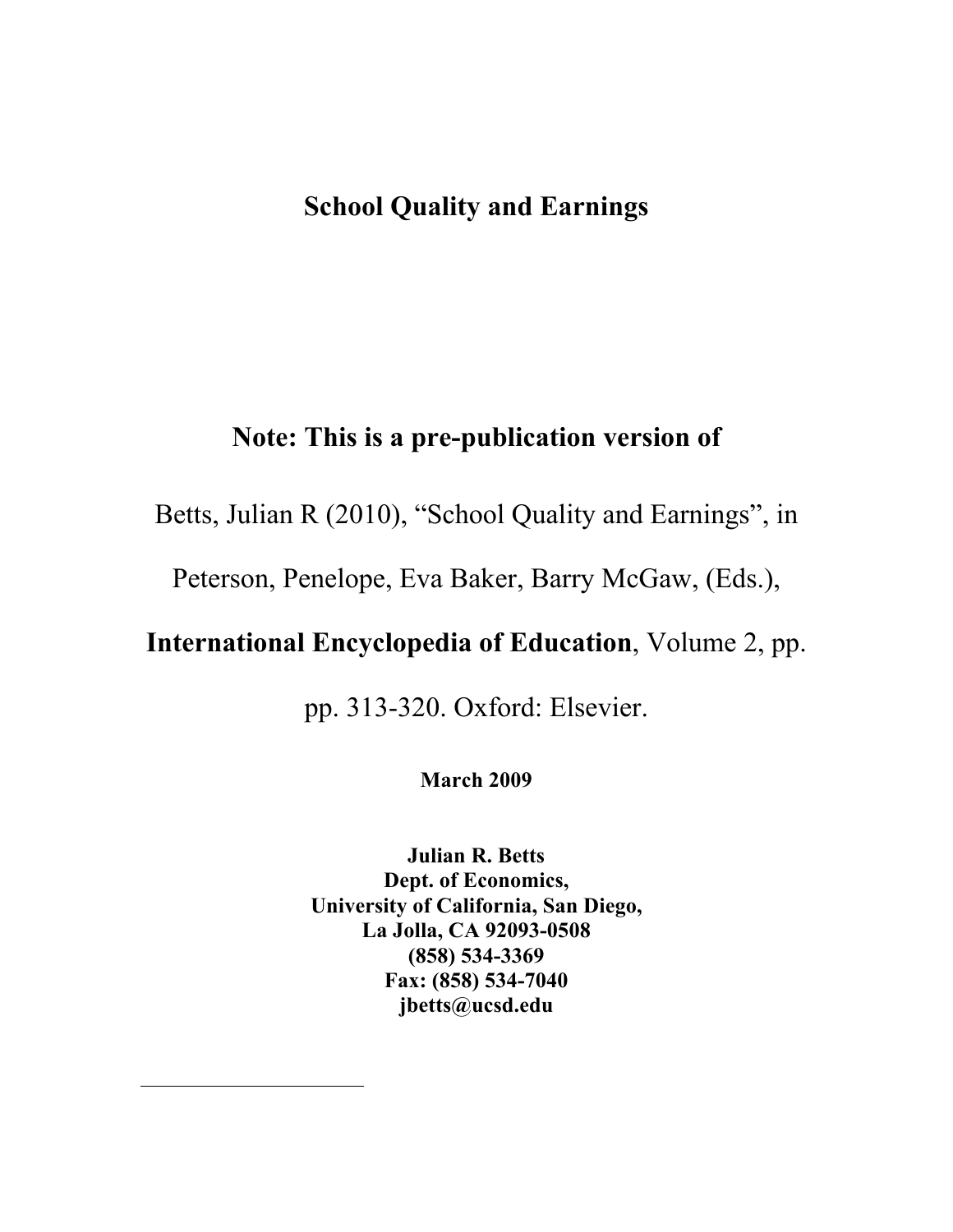**Keywords:** School quality, school spending, school resources, human capital, earnings, wages, pupil-teacher ratio, class size, teacher qualifications

# **Abstract**

The paper reviews the literature on the relation between school resources and earnings. Studies vary on whether there is a significant relationship, with studies that focus on more recent generations and that measure school resources of the actual school attended being less likely to find an effect. Even the most optimistic estimates suggest that increasing school resources is likely to increase wages by only a very small amount. Policies designed to keep students in school longer are likely to be more cost effective than increasing spending per pupil. The review also summarizes alternative explanations for the variations observed across studies.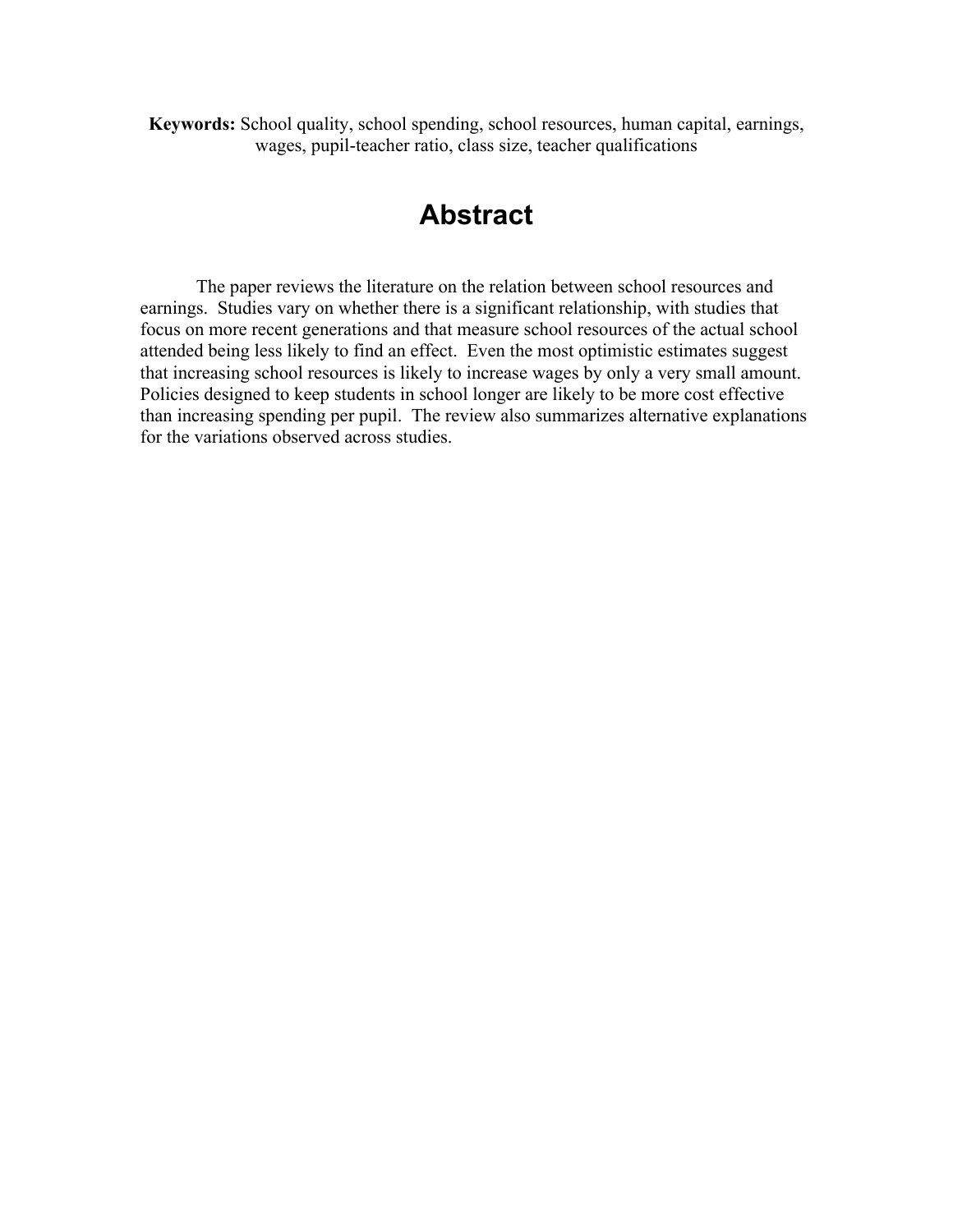What factors contribute to high quality schooling? A large literature studies the relation between class size, teacher qualifications, spending per pupil, and other measures of school inputs with gains in student achievement. This literature is quite useful, in part because it uses an outcome close in time to when the student enjoys the benefits of additional resources, and because one could reasonably expect better school resources to boost test scores.

A shortcoming of this approach is that test scores are only weakly linked to adult outcomes that policymakers really care about, such as employment and earnings. For this reason, social scientists have attempted to estimate a link between school resources and earnings of students once they leave school and enter the labor market.

This essay briefly summarizes the methods used in this literature, the findings, alternative explanations for the variation in findings across studies, and weaknesses of the methods used thus far in the literature.

Several patterns emerge:

1 -- Most of the studies that find no link or a weak link between school inputs and student outcomes measure school inputs at the level of the actual school attended; studies that do find a strong effect typically measure school resources at the level of the state. 2 -- Studies that find that school inputs have a strong link tend to examine workers schooled before the 1960s. The opposite holds for studies that find no link. 3 -- Studies that find no significant link often examine workers who are in their early thirties or their twenties at the time earnings are observed.

### **Estimation Methods Typically Used**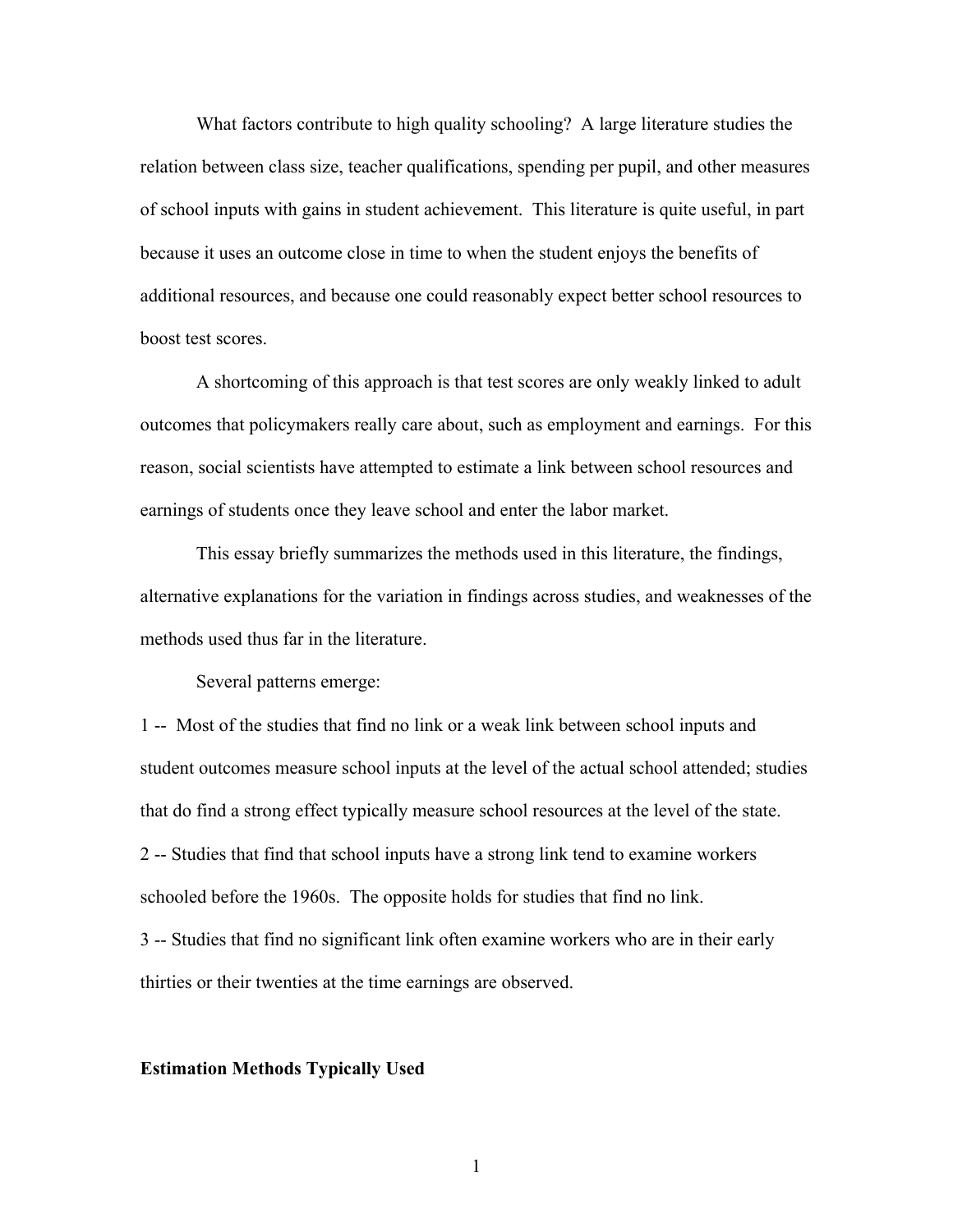The typical study estimates a variation of the following log earnings equation for person i whose wage is observed in year t, who attended school s in region b and who currently resides in region r:

(1) 
$$
\ln W_{isbrt} = \alpha + \beta Qual_{is} + X_{ist}\Gamma + V_{ib}\Phi + Z_{irt}\Psi + u_{isbrt}
$$

where the natural log of earnings (annual or hourly in most work) is assumed to depend on one or more measures of school characteristics Qual<sub>is</sub>, personal characteristics  $X_{\text{ist}}$ such as age, gender, race/ethnicity, characteristics of the area where a student grew up  $V_{ib}$ , characteristics of the area where a person currently resides  $Z_{irt}$ ,  $u_{isbrt}$  is an error term that captures unobserved factors, and the Greek letters indicate coefficients or vectors of coefficients to be estimated.

Several important variants of this equation have been estimated. Some authors have included years of schooling  $ED_{it}$  on the right-hand side of this equation, and interacted it with the measure(s) of school resources Qual<sub>ist</sub>, in the belief that school resources should have a bigger effect on earnings the longer one stays in school. However, to the extent that years of schooling and earnings are jointly determined, such models will be biased because years of schooling  $ED_{it}$  is an endogenous variable, that is, a variable chosen by the person and influenced by other factors in (1) as well as by unobserved factors. Such models will tend to be biased because of correlation between  $ED_{it}$  and  $u_{isbrt}$ .

Researchers have measured observed school resources Qual<sub>is</sub> at different levels of aggregation. Equation (1) assumes that the researcher has data on the actual school attended, but many researchers have proxied for Qualis with measures of spending per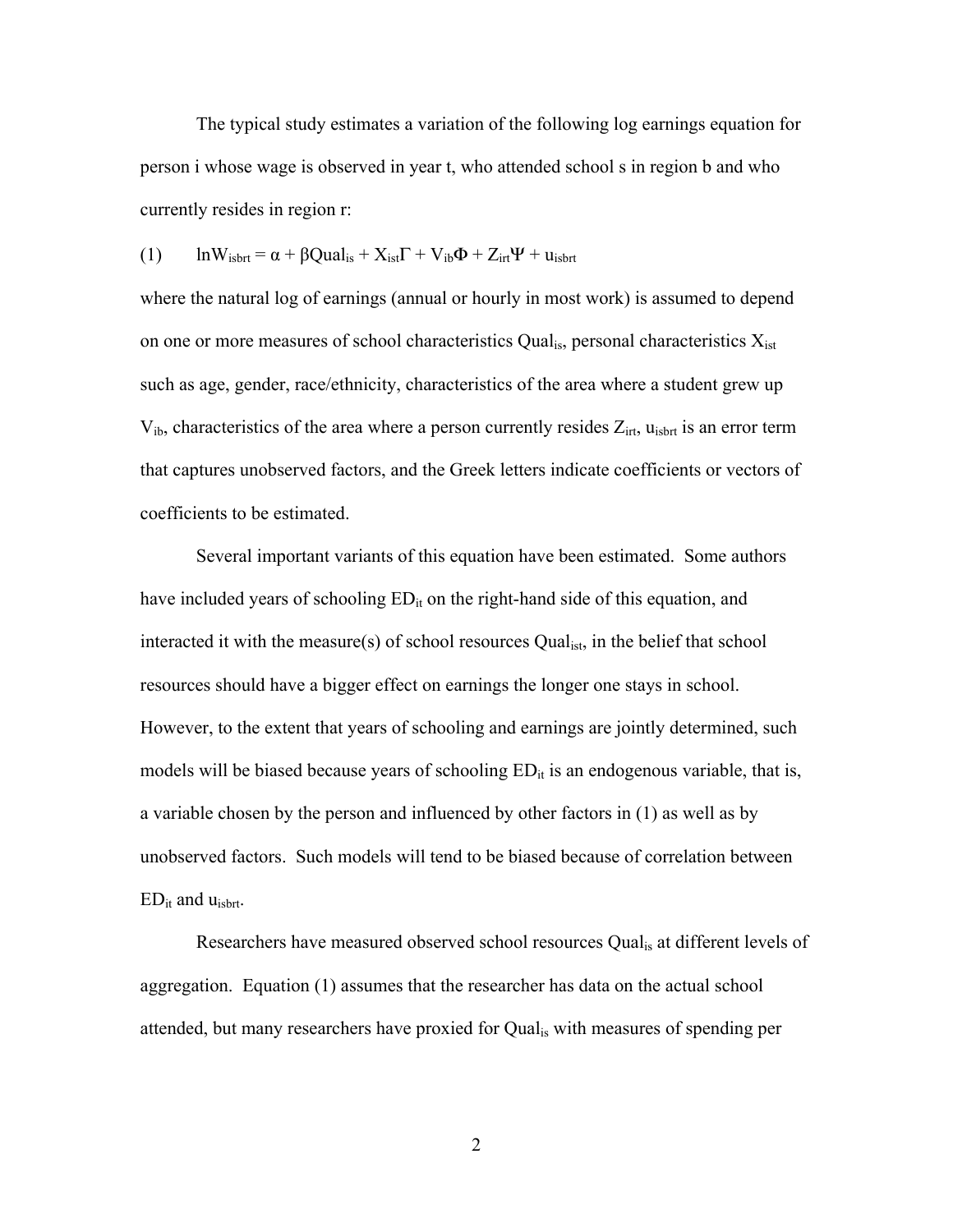pupil, pupil-teacher ratios and other measures of school resources measured at the district level or even the level of the U.S. state in which the worker was born.

A third important source of variation derives from alternative approaches to modeling characteristics of the place b where a person attended school and the place r where the person resides at the time of the wage observation. Again, authors alternatively measure characteristics of local areas at a disaggregated level such as counties or cities, or more at a more aggregated level, typically U.S. states. Further, other researchers who observe workers in a wide range of years add fixed effects for states in which students attended school and currently reside. These fixed effects control for anything observable and unchanging over time from the regions b and r.

#### **Methodological Weaknesses**

The literature as a whole shares numerous weaknesses which make it difficult to treat estimates of β from (1) as estimates of the causal effect of the given measure of school resources on students' earnings years later. The first challenge to a causal interpretation is omitted variable bias: the error term  $u_{isbrt}$  likely contains many omitted personal, neighborhood and regional characteristics that directly influence wages. If these are correlated with the explanatory variables such as school resources, then we will obtain biased estimates. Closely related to this concern is endogeneity bias. Economists have shown that people self-select into neighborhoods that offer the mix of taxation and public services that they most prefer. School quality, or perceptions of school quality, clearly are related to families' choice of where to live. This creates a strong positive link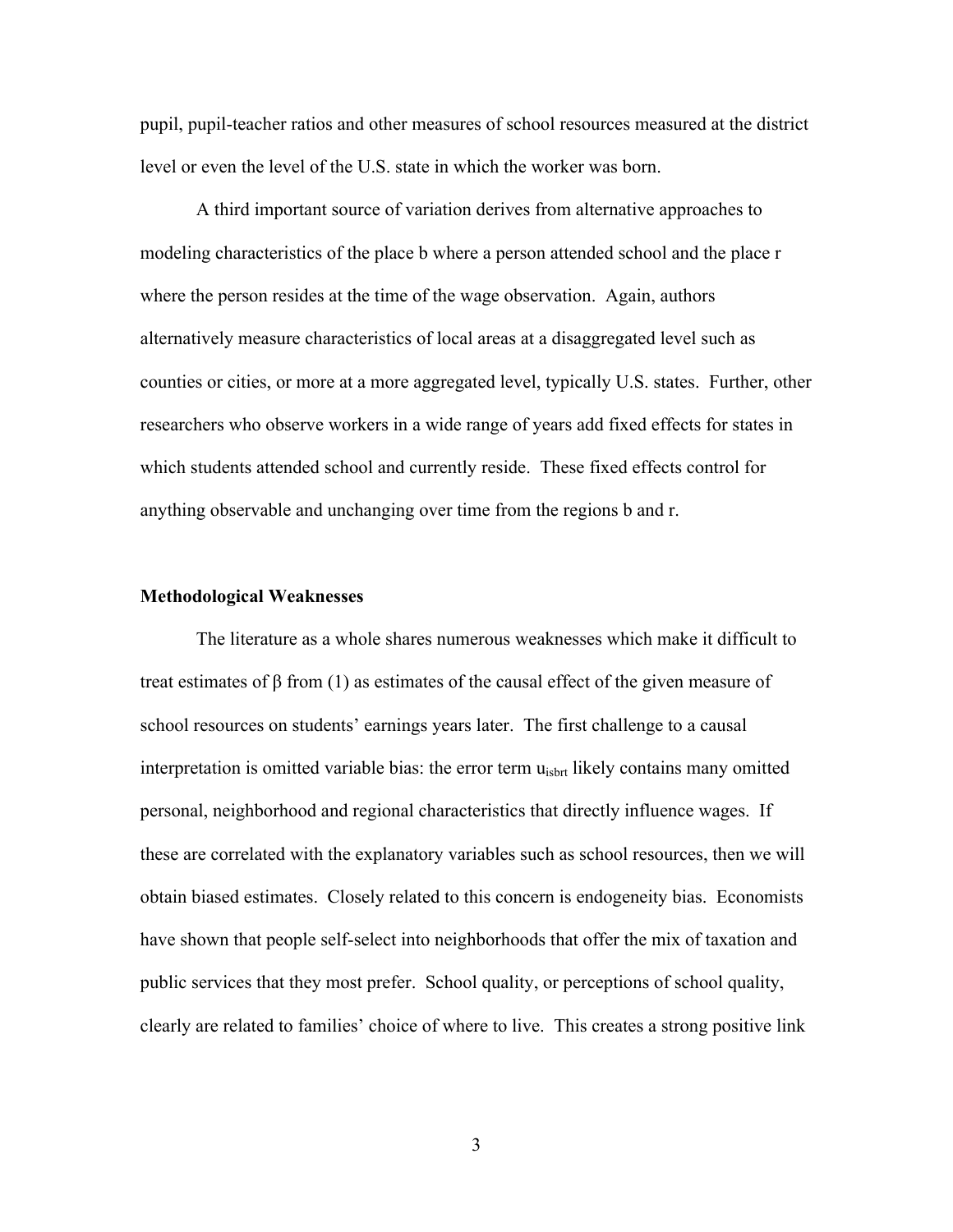between average student achievement in a school and various measures of socioeconomic status of people living in a given neighborhood or city.

Two potential but partial solutions to this problem are to control for family and neighborhood demographics as well as possible, or to aggregate up beyond the neighborhood of residence to the school district or even the state. Neither of these methods is likely to yield causal estimates. The first method can at best only partially control for unobserved determinants of families' choices of school. The second method, involving aggregation, risks creating aggregation bias if the causal effects of school resources are non-linear. Another potential bias in models that observe school resources at the state level is the possibly non-random measurement error due to systematic differences between the location in which one was born (the most commonly used proxy for the state in which a student attended school in the many studies that use Census data), the state in which one attended school, and the state in which one lived at the time of the wage observation.

A problem that potentially afflicts the school-level studies is random measurement error in the measures of school resources, which will bias findings toward conclusions of a zero link to earnings. Small sample size is a second potential issue.

## **Summary of Findings**

The literature review below, unless stated otherwise, discusses the relatively large U.S. literature

## Testing for a Significant Relation between School Resources and Earnings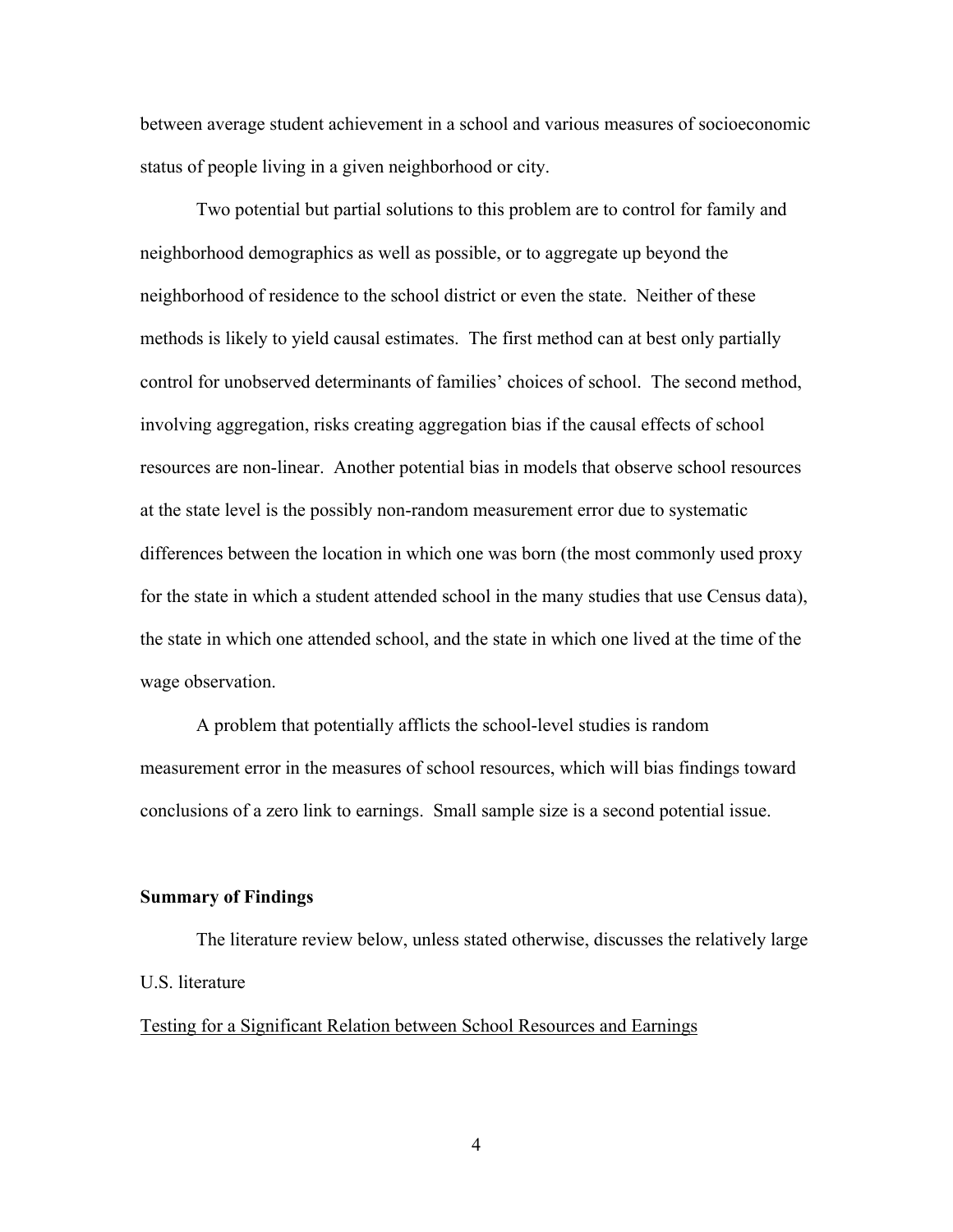When a researcher asks "Does school quality matter for earnings of students?", this question can be interpreted in several ways. One response is to ask whether students who attend certain high schools tend to earn more than students who attend other schools. Both Betts (1995) and Grogger (1996a) find that earnings of adults vary significantly by U.S. high school attended, even after controlling for a host of personal characteristics.

But the literature that instead tests for a relation between school resources and earnings of students typically finds either a zero or only a small link between earnings and measures of school resources.

The measure of school resources most typically used is school spending per pupil in the district attended, or in the worker's state of birth. Other measures of school resources include the pupil-teacher ratio, or its reciprocal, various measures of teacher education, teacher salary, and in a few studies teacher salary, books per student or length of the school year.

Betts (1996a) reviews the U.S. evidence in detail. Because the patterns in the literature are fairly similar across measures of school resources, below we will focus mainly on the evidence regarding spending per pupil and the teacher-pupil ratio (or its reciprocal).

Most of the state-level estimates (83%) found a positive relation between spending per pupil and earnings, compared to 51% of the estimates based on district-level spending per pupil. The single existing estimate based on school-level spending per pupil found no significant link. This pattern, of more positive findings when one proxies school resources based on the worker's state of birth rather than based on the actual school or district attended, extends to most of the other measures of school resources.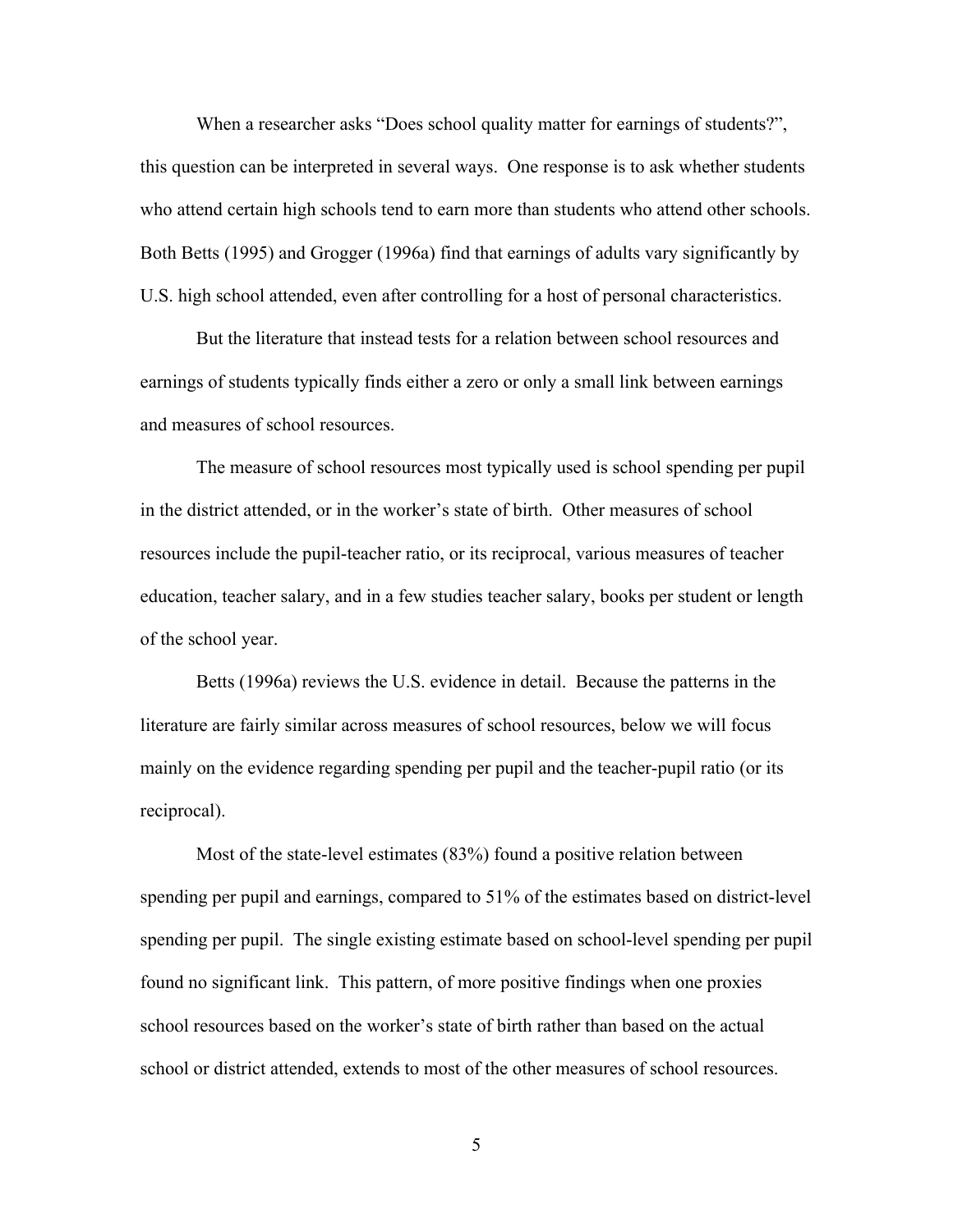For example, Betts (1996a) reports that the percentage of estimates that found a positive association between earnings and the teacher-pupil ratio when the teacher-pupil ratio was measured at the state, district, and school level were 19, 0 and 0 respectively.

Figure 1 shows for the U.S. studies the patterns of statistical significance across studies. Black bars indicate studies in which fewer than a third of results suggest a significant positive relation between school resources and earnings, while grey and white bars indicate cases where one-third to two-thirds and more than two-thirds, respectively, of estimates suggest a positive relation. The horizontal axis indicates the years in which the adults in the study were likely to have enrolled in grades 1 through 12. Vertically, the studies are arranged to display differences between studies that measure school resources at the school level, the district level, or by state of birth.

The figure shows that school-level studies are much more likely than the districtlevel studies, and especially the state-level studies, to find no statistically significant effects of school resources on earnings.

The figure also suggests that studies of workers who attended U.S. public schools in the late 1950's forward are much more likely to find no significant effects of school resources than are studies of earlier cohorts.

#### *Results for U.S.Women and Workers in the United Kingdom*

The literature that Betts (1996a) reviews includes only American studies. Remarkably, up to that point the American literature had studied only men's earnings but not women's earnings. A number of studies since that time partially fill in these voids.

For instance, Harmon and Walker (2000) and Dearden, Ferri and Meghir (2002) test for an association between earnings and school resources in the United Kingdom.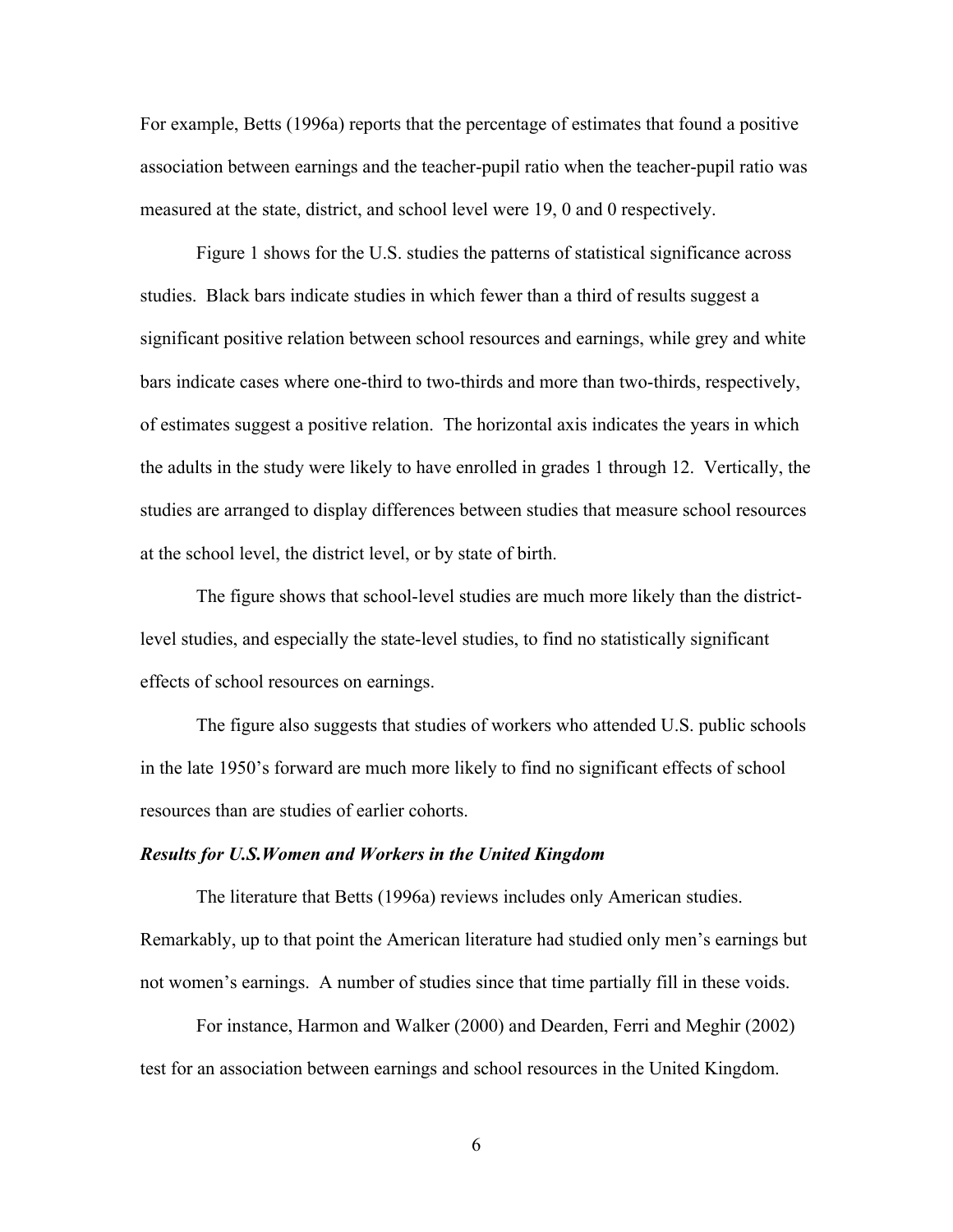Harmon and Walker find that in England and Wales, there is no significant link between earnings and various measures of school resources such as pupil-teacher ratios, actual class sizes, teacher salaries or spending on textbooks. Similarly, Dearden, Ferri and Meghir find that in Britain pupil-teacher ratios are not significantly related to adult mens' wages.

Dearden, Ferri and Meghir (2002) model outcomes for British women and find some evidence that pupil-teacher ratios are significantly negatively related to women's earnings at age 33, but only for women of lower academic ability, as measured at age 11. Betts (2001) provides the first study of the relation between school resources and the earnings of women in the United States. For white women, no significant connection between school resources and wages emerges. But the pupil-teacher ratio and library books per student are significantly and positively related to black women's wages, even though overall spending per pupil in the district and teachers' salaries bear no relation to black female students' subsequent earnings.

### Estimating the Size of the Relation between School Resources and Earnings

As we have seen, the level of aggregation at which school resources is measured appears to be related to the likelihood that a statistically significant relation to wages emerges. A second and perhaps related pattern is that the size of the estimated relation between resources and earnings tends to be bigger when the researcher proxies the school resources workers received based on their state of birth, than when resources are measured for the district or school actually attended. For example, the elasticity of earnings with respect to spending per pupil averages 0.128 in the state-level studies but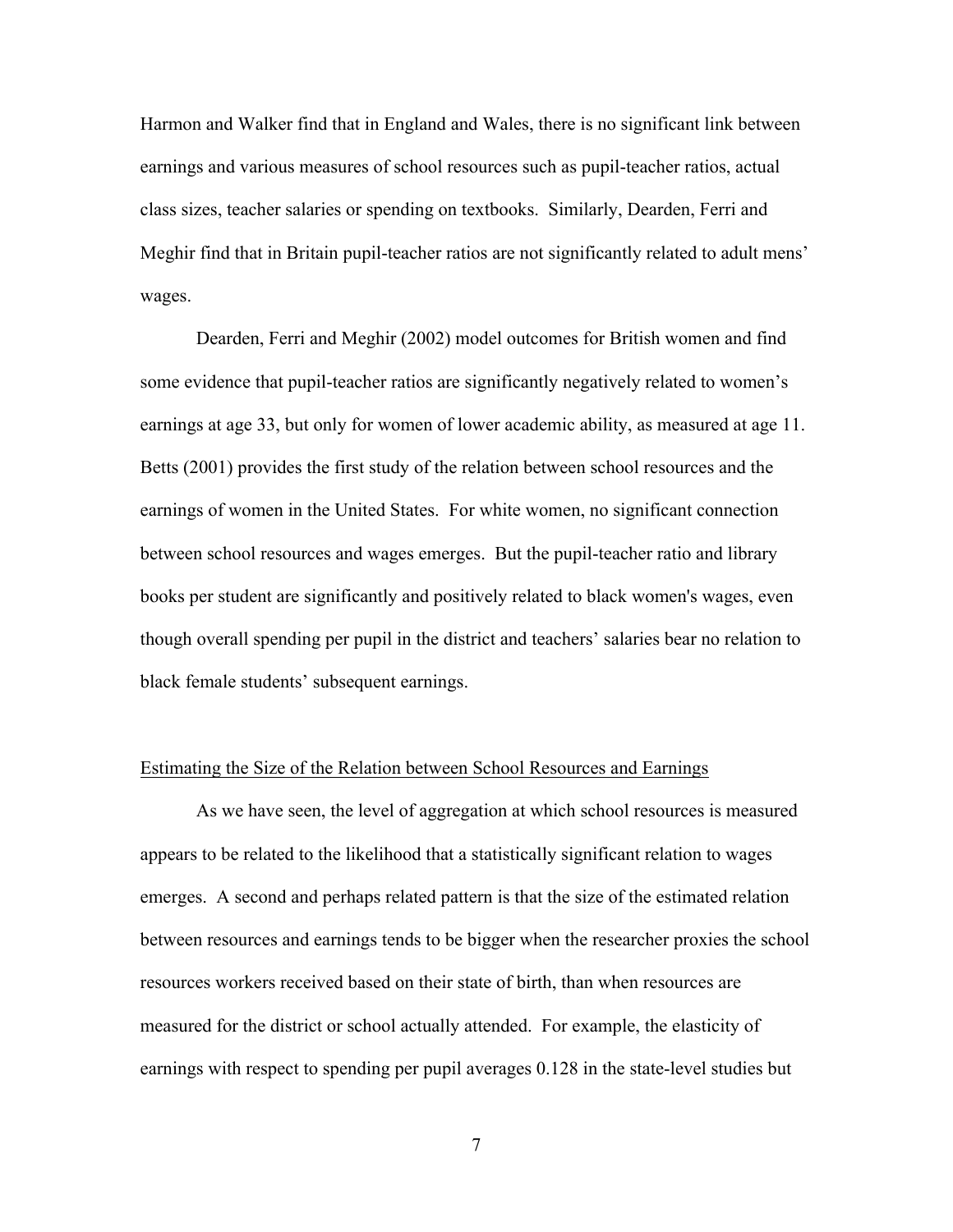only 0.096 in the studies that measure actual spending per pupil at the district level. (Elasticity is a measure of how much one variable is predicted to change given a change in a second variable. The state-level elasticity of 0.128 implies that a 1% increase in spending per pupil is associated with a 0.128% increase in earnings of workers once they leave school.)

This pattern applies to all of the school resources studied in Betts' review. For instance, the average elasticity of earnings with respect to the teacher-pupil ratio in state, district and school studies is reported to be 0.099, 0.024 and -0.037 respectively.

In an absolute sense, are the elasticities discussed above big or small? To assess this, one can think of education as an investment. Just as a firm invests in equipment and worker training at a new plant with the expectation that the plant will generate revenues in future periods, one can think of an increase in spending per pupil today as an investment that will pay dividends in the future, as students who benefited from this spending graduate, enter the labor market, and earn more.

A difficulty with evaluating the returns to either type of investment is that all of the costs are up front, while the benefits do not accrue until the future. A dollar today is worth more than a dollar a year from now because if the discount rate (which can be thought of as an interest rate) is 10% ( $r=0.1$ ), then a dollar saved today yields ( $1+r$ ) dollars a year from now, or \$1.10. The solution to this is to calculate the present discounted value of the investment project. The stream of benefits (higher wages less the costs of higher school spending) are expressed in today's money by discounting them to the base period. For example, consider a project which costs \$1 today and produces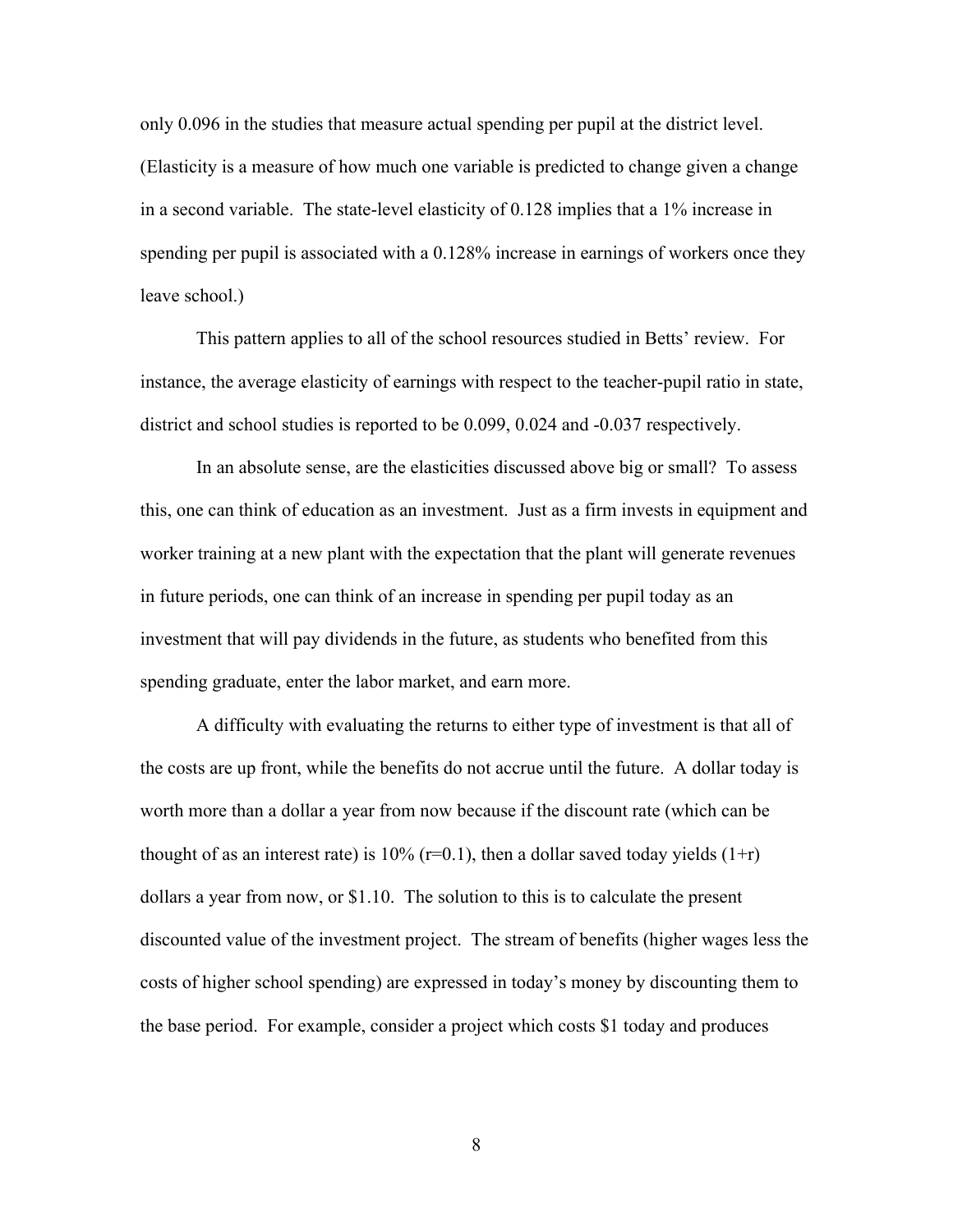benefits next year and the year after of \$1.21 and \$1.33. Then with a discount rate of  $r=0.1$ , the present discounted value (PDV) is:

$$
PDV = -\$1 + \$1.21/(1+0.1) + \$1.33/(1+0.1)^{2} = \$1.20
$$

The higher the present discounted value, the better is the investment project. A project with a negative PDV should not be undertaken.

Figure 2 shows estimates by Betts (1996a) of the present discounted value of increased spending per pupil, estimated at the state and district level, plotted against the discount rate. To provide a comparison, the figure also shows estimates of the present discounted value to society of an individual staying in high school for one year longer or attending college for one year. The present value of staying in school or college is far higher than the estimates of the present value of increased spending per pupil. Indeed, as the discount rate increases, the present discounted value of increased spending per pupil quickly becomes negative.

One way of comparing the returns to spending of the given type is to calculate the internal rate of return, that is, the discount rate at which the present value equals zero. At discount rates beyond the internal rate of return, no rational investor would undertake the project because it would produce a negative rate of return. Thus, better investment projects will have a higher internal rate of return. But what is a reasonable internal rate of return? One reasonable point of comparison is the average real rate of interest, that is, the interest rate minus the rate of inflation.

Figure 3 plots the internal rate of return to increasing spending per pupil (based on both state and district-level studies), with the average real interest rate overlaid as a horizontal line. The figure makes clear that a student who stays in high school or college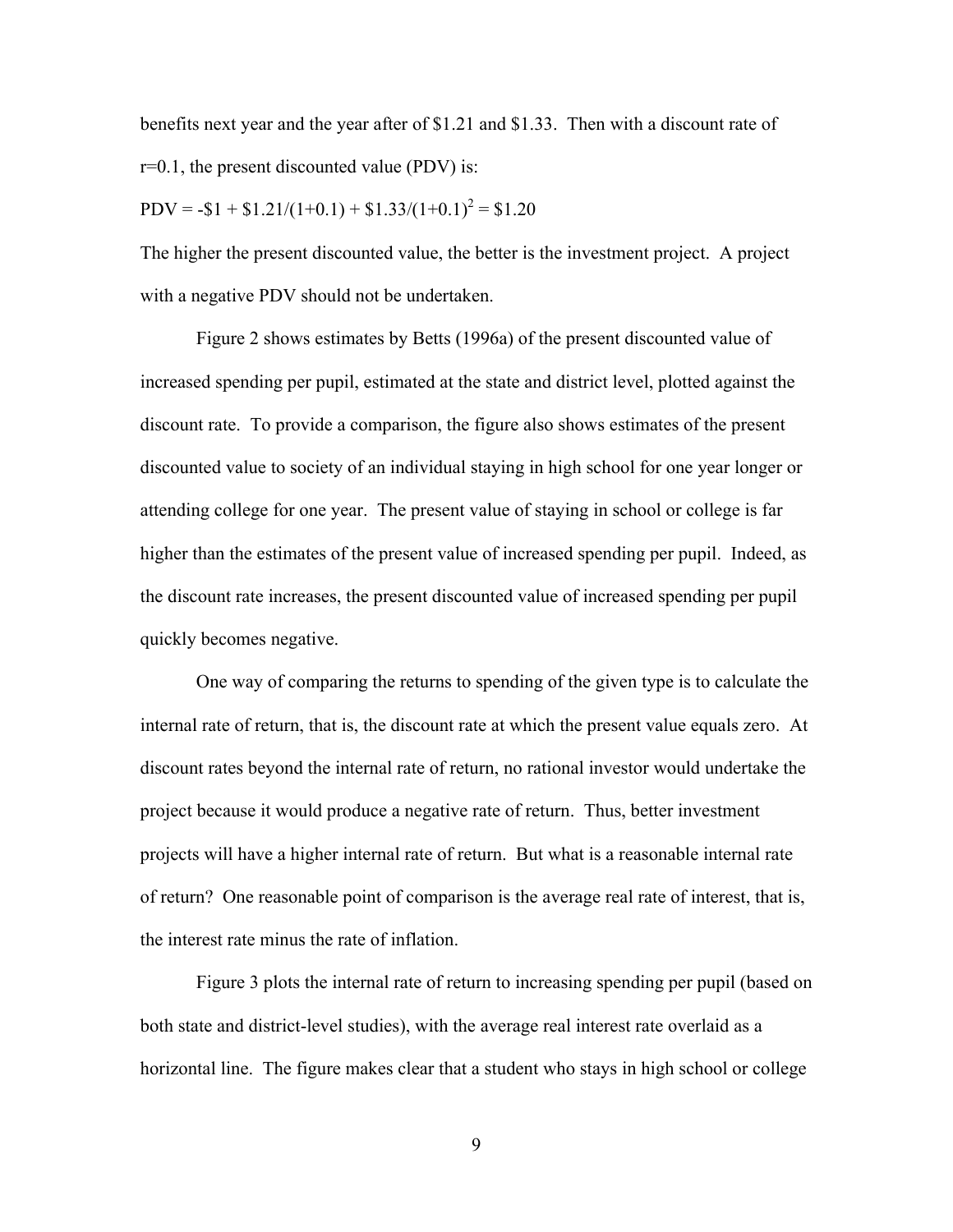for an extra year is making a good investment. Conversely, even the more optimistic estimate of the effects of increasing spending per pupil suggests produces an internal rate of return below real interest rates. Betts (1996a) also estimates the internal rate of return to reducing the pupil-teacher ratio, and finds even lower rates of return.

One infers that policies to keep students in school longer, such as raising the school-leaving age, are likely to be more cost-effective than increasing spending per pupil. This of course raises an important question: are increases in educational resources associated with increases in years of schooling? This question is beyond the scope of this review. However, Betts (1996a) and Betts (2001) suggest either a weak or no relation between resources and educational attainment for men and women in the U.S. respectively.

### **Explanations for Variations in Results**

Figure 3 suggests that the level of aggregation of the school resources matters, and that studies of American cohorts educated from the late 1950's forward are much less likely to exhibit a positive relation between school resources and earnings. Betts (1996a) also observes that many of the school-level studies focus on earnings of relatively young workers. What might explain these patterns?

## Age Dependence

First, suppose that the effects on wages of attending schools with ample resources do not manifest themselves until workers are well into their careers. This alone could explain the general lack of significant results in the school-level studies. Betts (1996b)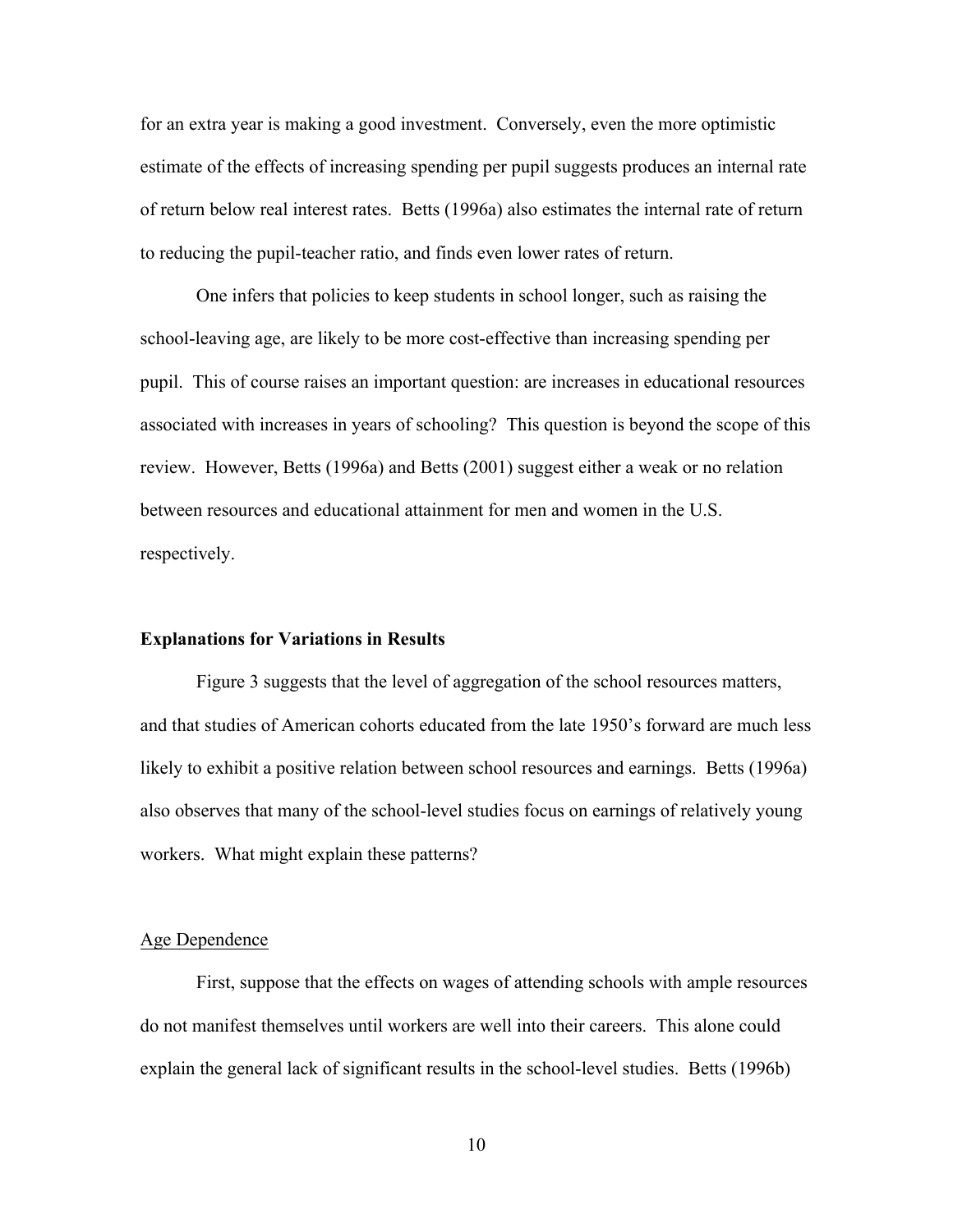addresses this question using Census data and also by projecting mid-career earnings of younger workers based on their occupation, and finds no evidence of positive agedependence. Betts (2001), which provides the first U.S. evidence on school resources and women's earnings, uses a very long panel that observes women's wages from ages 18 to 50. This paper finds no positive age-dependence, and if anything, the effects of school resources appear to weaken as women become older.

### Structural Changes?

The observation that studies focused on those educated in the late 1950's and later years are less likely to find positive relationships between school resources and earnings raises questions about whether some type(s) of structural change(s) might have occurred in American public schooling. Such changes could have arisen from diminishing returns, increasing bureaucratization and centralization of public schools, and rising teacher unionization. Betts (1996a) provides an overview of each of these ideas, in particular examining whether the returns to increased school resources may be diminishing as levels of school resources have risen over time.

Hoxby (2000) provides evidence that workers who attended large districts that face little competition from other districts tend to earn less than otherwise similar workers. This finding could hold relevance for the structural change hypothesis because of a rapid consolidation of school districts that took place in the United States between 1945 and 1970 (Betts, 1996a).

Hoxby (1996) studies the relation between school resources and earnings of former students, and how the unionization of teachers mediates this relation. She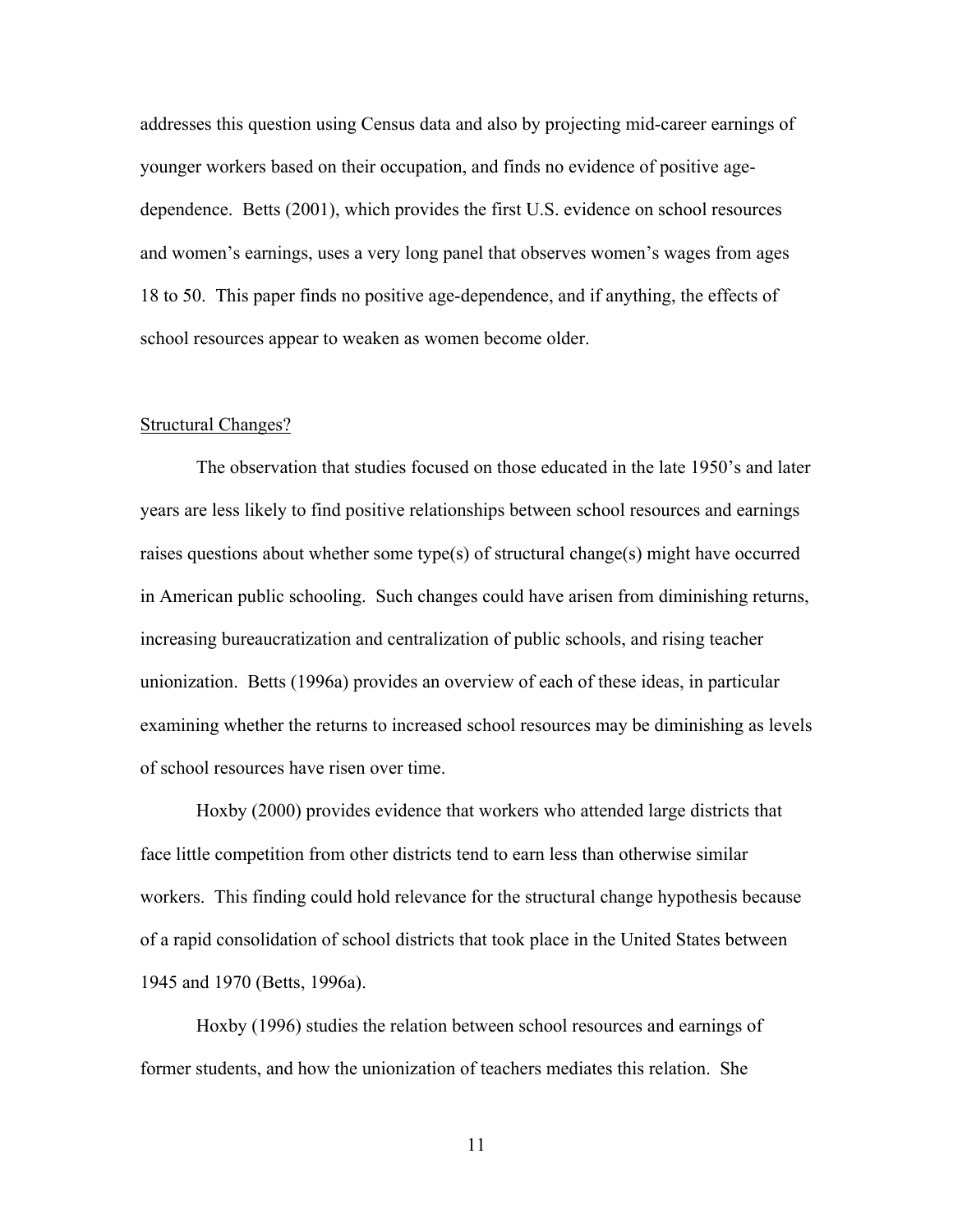replicates Grogger's (1996a) results from the same data-set that there is no significant link overall between school resources and earnings. But when she divides the sample into students who attended unionized versus non-unionized schools, she finds that some of the school resource measures do become significant predictors of adult outcomes in the non-unionized schools. Given that the percentage of U.S. public school teachers who were unionized tripled between 1960 and 1984, this finding could account for the apparent structural change that may have weakened the relation between school resources and earnings.

Hoxby and Leigh (2005) extend this teacher-union argument, focusing on the incentives for female graduates of selective universities to become teachers. They argue that unionization has compressed the variation in teachers' pay related to measures of teacher ability. This tendency, combined with the gradual opening of more career opportunities beyond education for women led to a sharp shift in the composition of the new female teacher labor force, towards women who graduated from the lowest-tier universities.

#### **Specific Problems Potentially Afflicting State-Level and School-Level Studies**

One reason why the school-level studies may find no effects are that the sample sizes are small, in which case the studies might have little statistical power. Betts (1995) finds evidence against this hypothesis in the case of the pupil-teacher ratio and teacher education, but evidence in the case of teachers' relative salary that a lack of variation in this variable could explain the insignificant results.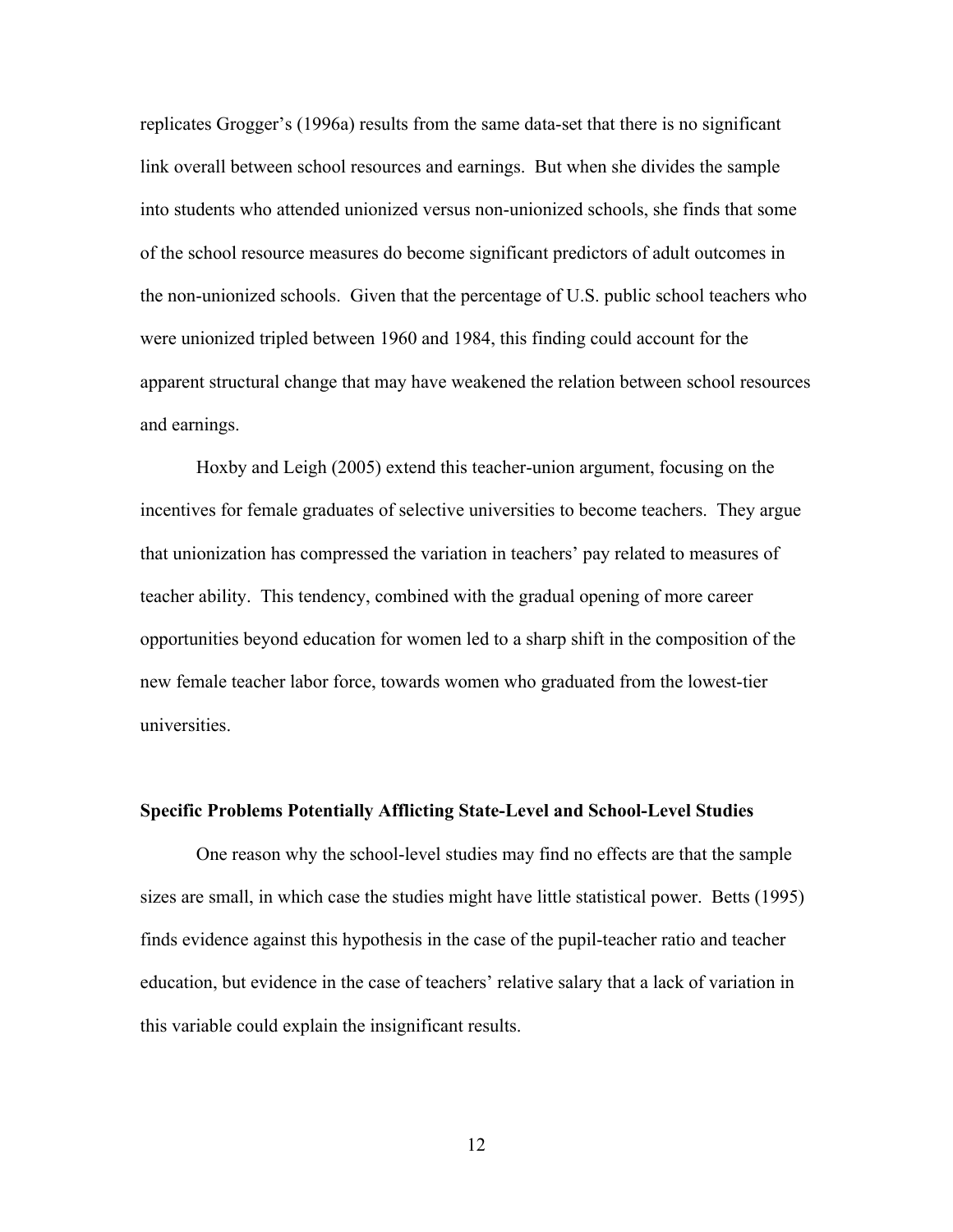A second potential problem with the school-level studies is that the school inputs are measured with error, so that their coefficients will be biased toward zero. State-level analyses might reduce this problem, since they use an average taken across schools. One can test this hypothesis directly by rerunning the school-level analyses using two stage least squares (2SLS), with state-level school resources serving as instruments for the school-level variables. Both Grogger (1996a) and Betts (1995) take this step and find that the instrumented school inputs remain insignificant. This finding reduces the plausibility of the existence of significant measurement error. Grogger (1996b) tests for measurement error in a slightly different way and concludes that it is minor.

What issues may affect the validity of the state-level estimates?

Aggregation bias could be an issue if there is a non-linear relationship between school resources and student outcomes. Hanushek, Rivkin and Taylor (1996) develop this argument in detail, and Betts (1996a) surveys evidence in other studies to this effect.

Omitted variable bias seems likely in studies that proxy the resources at the school a worker attended by using average resources in that worker's state of birth. Both Rizzuto and Wachtel (1980) and Akin and Garfinkel (1977) report that in some of their state-level models school resources become insignificant once control for income per capita. Betts (1995) finds that state-level resources do sometimes enter significantly in his sample, but whatever association there is does not work through correlation with the resources at the actual school attended. This raises concerns that state-wide averages of school resources can sometimes proxy for other characteristics of a state.

Heckman, Layne-Farrar and Todd (1996) provide two key criticisms of the statelevel literature. First, they show that once one allows for the returns to a year of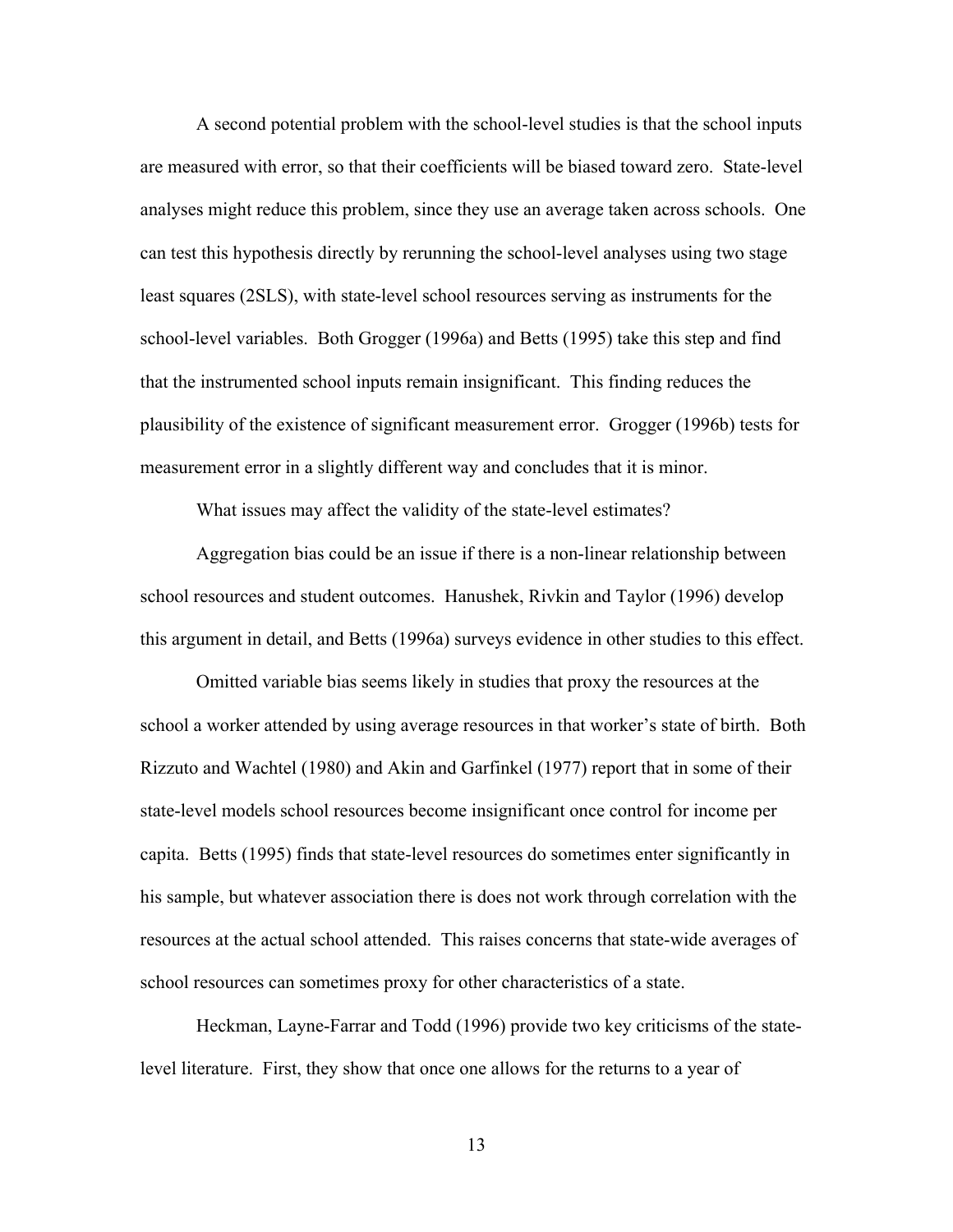schooling to be non-linear, then the only workers whose earnings appears to remain correlated with state-level school resources is university graduates, who in the time frame they study constituted a distinct minority of the population. Second, these authors raise questions about non-random migration from state of birth, which could influence the coefficient estimates in studies that proxy school resources based on workers' state of birth.

#### **Issues that Require Further Research**

The literature suggests a fairly narrow range of estimates of the relation between school resources and earnings of students once they leave school. Some patterns emerge. In the United States, school resources may have become less strongly associated with earnings of workers over time. Also, studies that measure school resources at a finer level of geographic aggregation are less likely to find a positive association.

But the entire body of work appears to agree that the relation between school resources and earnings of adults ranges between none and small but positive. Even the most positive results, based on studies that measure spending per pupil based on each worker's state of birth, suggest an internal rate of return far below the rate of return to an extra year of high school or university, and below the real rate of interest.

Should we interpret these anemic effects as a sign that policymakers have been wrong to increase spending on schools, or that increased resources can never have an effect on adult earnings? The answer to both questions is probably no. There may be policy reasons for increasing school resources more generally that relate to student outcomes quite distinct from earnings. For example, suppose that increased school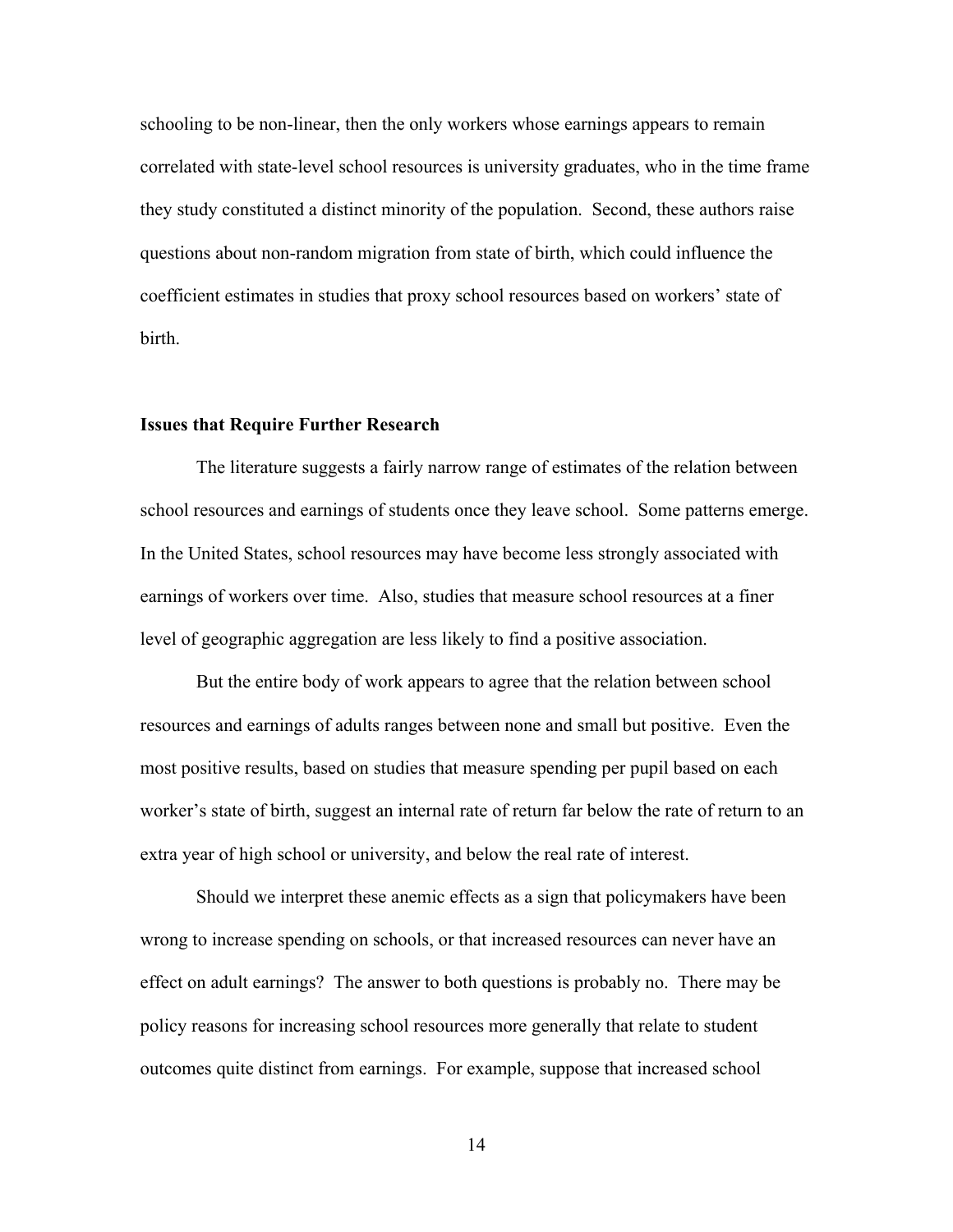resources improve student attitudes along lines that that society values. This could fruitfully be studied. Similarly, it would be inappropriate to extrapolate from the historical studies reviewed here to reach the conclusion that "more spending can never matter". It could be that if policymakers increased spending in different ways than has been done historically, the benefits could be greater.

For example the recent trend in the United States of coupling infusions of money with student testing and school accountability provides a distinct shift from that nation's past trends in educational spending.

Finally, note that none of the studies establishes a causal relationship between resources and students' subsequent earnings as adults. Rather, they study correlation. Increasingly, researchers use actual experiments to examine whether an educational intervention affects test scores, or quasi-experiments that try to minimize the possibility that school resources and student outcomes are co-determined by some other set of variables or policy influences. In some experimental studies of various school interventions, it may soon become possible to study the long-term consequences of these interventions on adult outcomes including earnings.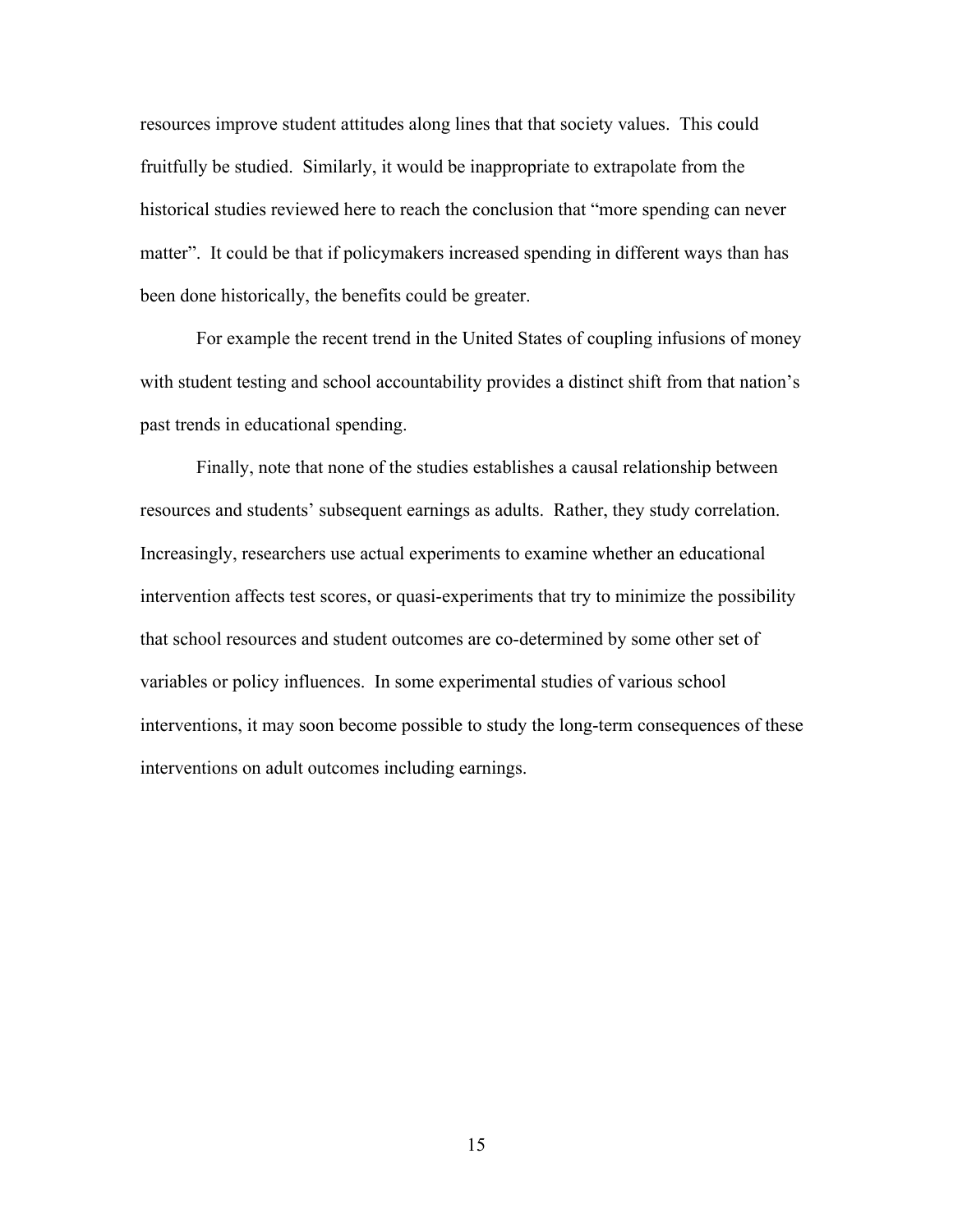# **Bibliography**

Akin, J. S., and Garfinkel, I. (1977). School expenditures and the economic returns to schooling. *Journal of Human Resources* **12**, 460-81.

Betts, J. R. (1995). Does school quality matter? Evidence from the National Longitudinal Survey of Youth. *Review of Economics and Statistics* **77**, 231-50.

Betts, J. R. 1996a. Is there a link between school inputs and earnings? Fresh scrutiny of an old literature. In Burtless, G. (ed.), Does money matter? The effect of school resources on student achievement and adult success**.** pp. 141-191. Washington, D.C.: Brookings Institution.

Card, D. and Krueger, A.B. (1992a). Does school quality matter? Returns to education and the characteristics of public schools in the United States. *Journal of Political Economy* **100**, 1-40.

Card, D. and Krueger, A.B. (1992b). School quality and black-white relative earnings: a direct assessment. *Quarterly Journal of Economics* **57**, 151-200.

Grogger, J. (1996a). Does school quality explain the recent black/white wage trend? *Journal of Labor Economics*, **14**, 231-253.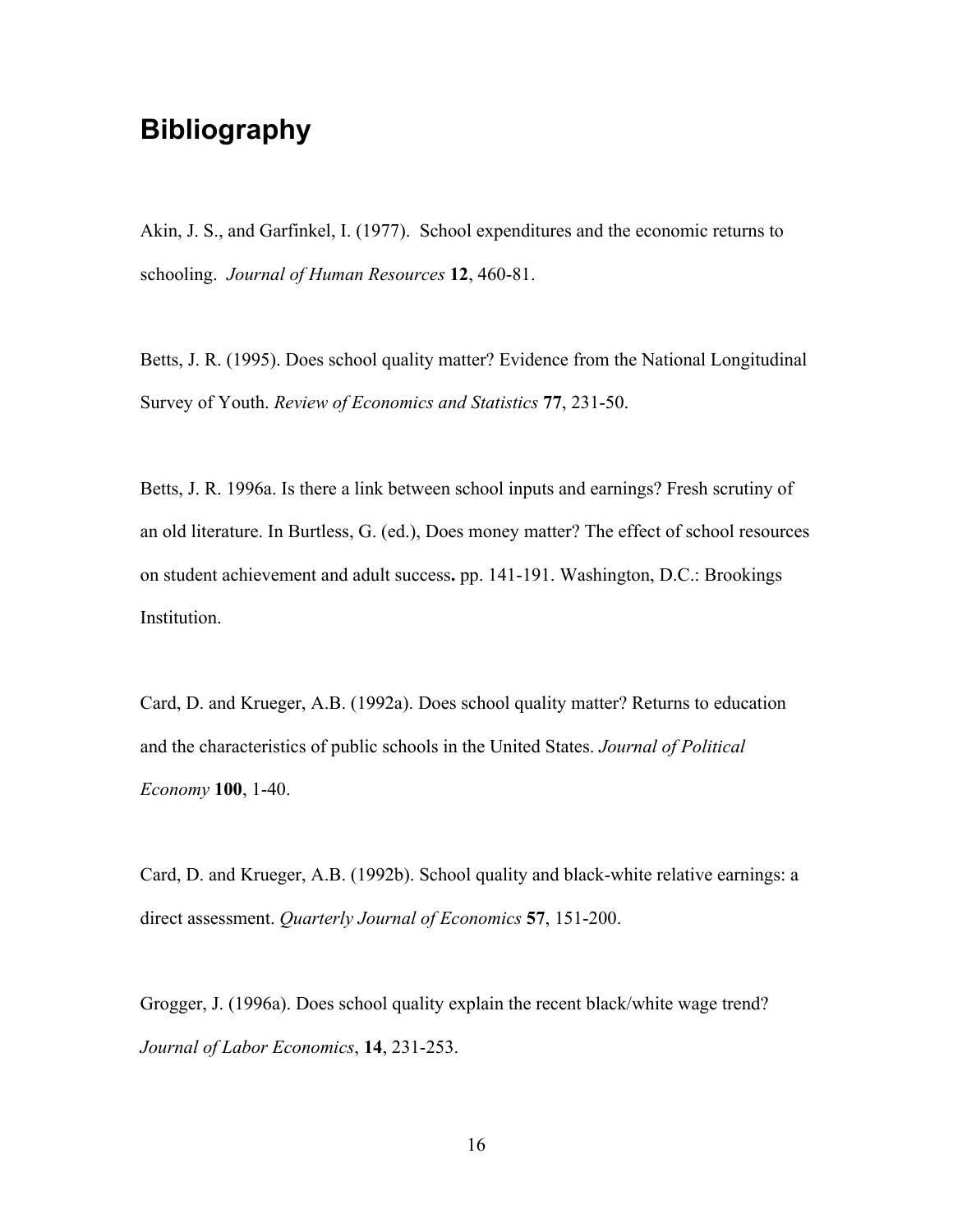Heckman, J. Layne-Farrar, A., and Todd, P. (1996). The human capital pricing equations with an application to estimating the effect of schooling quality on earnings. *Review of Economics and Statistics*, **78**, 562-610.

Hoxby, C. M. (1996), How teachers' unions affect education production, *Quarterly Journal of Economic*s, **111**, 671-718.

Hoxby, C.M. (2000). Does competition between public schools benefit students and taxpayers? *American Economic Review*, **90**, 1209-1238.

Johnson, G. and Stafford, F.P. (1973). Social returns to quantity and quality of schooling. *Journal of Human Resources* **8**, 139-55.

Jud, G. D. and Walker, J. L. (1977). Discrimination by race and class and the impact of school quality. *Social Science Quarterly* **57,** 731-49.

Morgan, J. and Sirageldin, I. (1968). A note on the quality dimension in education. *Journal of Political Economy* **76**, 1069-1077.

Morgenstern, R. D. (1973). Direct and indirect effects on earnings of schooling and socio-economic background. *Review of Economics and Statistics* **55,** 225-233.

Wachtel, P. (1975). The effect of school quality on achievement, attainment levels, and lifetime earnings. *Explorations in Economic Research* **2**, 502-536.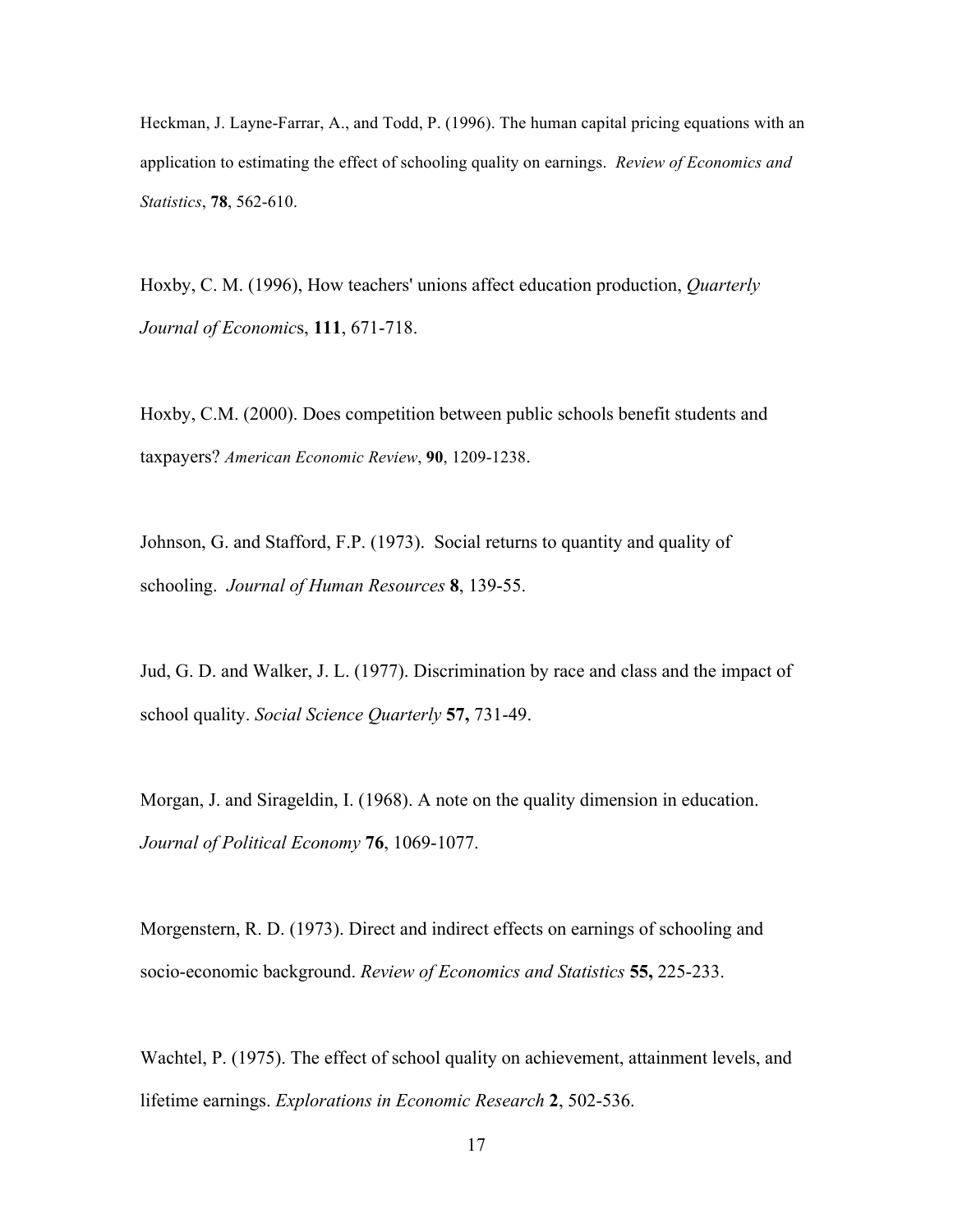Welch, F. (1966). Measurement of the quality of schooling. *American Economic Review* **56,** 379-392.

# **Further Reading**

Altonji, J. G. (1988). The effects of family background and school characteristics on education and labor market outcomes. Manuscript, Department of Economics, Northwestern University.

Betts, J. R. 1996b. Do school resources matter only for older workers? *Review of Economics and Statistics* **78**, 638-652.

Dearden, L. Ferri, J., and Meghir, C. (2002). The Effect of School Quality on Educational Attainment and Wages, *Review of Economics and Statistics* **84**, 1-20.

Grogger, J. (1996b). School expenditures and post-schooling earnings: evidence from High School and Beyond. *Review of Economics and Statistics*, **78,** 628-637.

Hanushek, E.A., Rivkin, S.G. and Taylor, L.L. (1996). Aggregation and the Estimated Effects of School Resources. *Review of Economics and Statistics*, **78**, 611-627.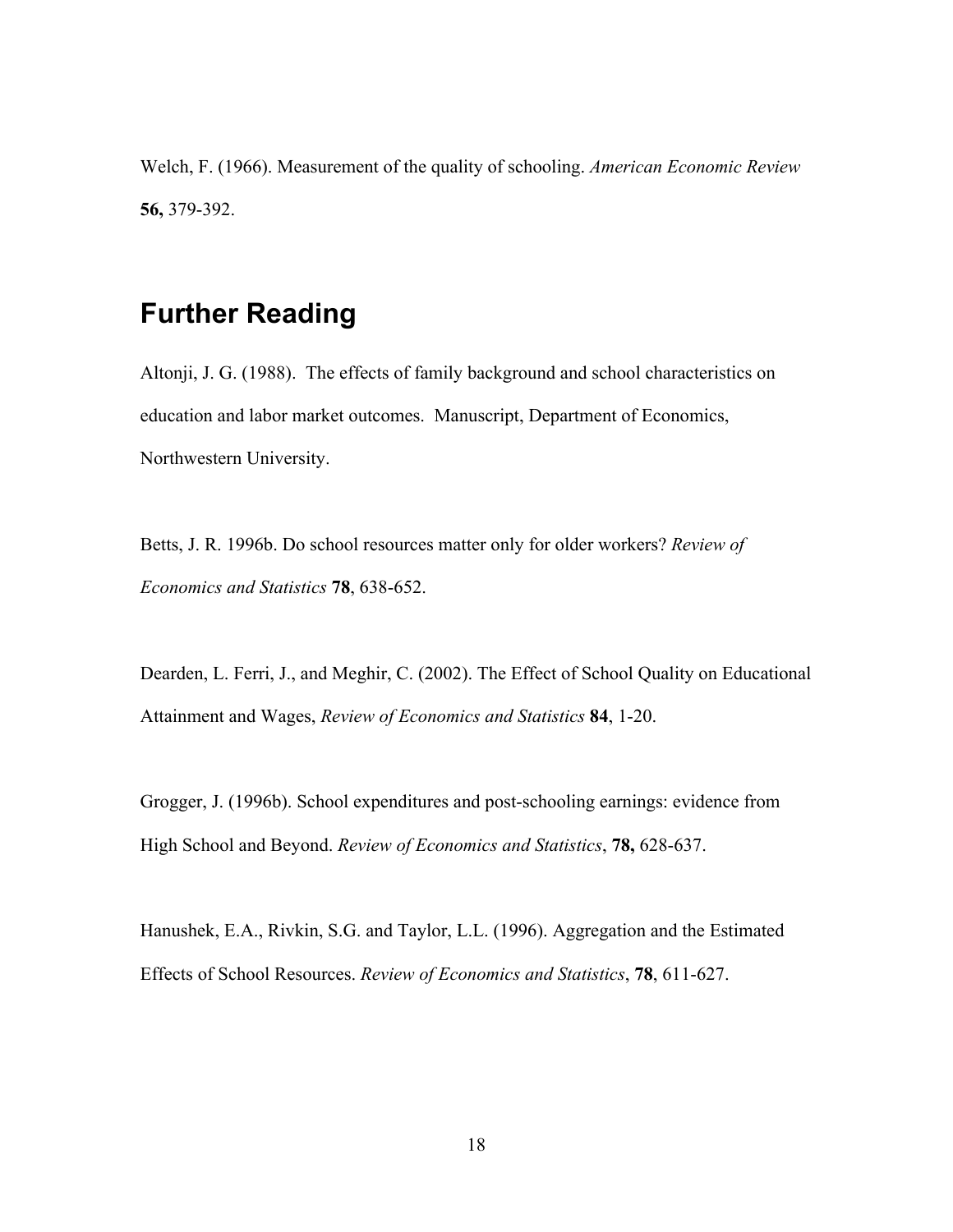Harmon C. and Walker I. (2000). The returns to the quantity and quality of education: evidence for men in England and Wales. *Economica*, **67**, 19-35.

Hoxby, C.M. and Leigh, A. (2005). Wage distortion: Why America's top female college graduates aren't teaching. *Education Next*, **4**, 51-56.

Kohen, A. I. (1971). *Determinants of early labor market success among young men: ability, quantity and quality of schooling -- a preliminary report*. Research Report, Columbus, OH: Center for Human Resource Research, The Ohio State University.

Link, C. R., and Ratledge, E.C. (1975a). The influence of the quantity and quality of education on black-white earnings differentials: some new evidence. *Review of Economics and Statistics* **57,** 346-50.

Link, C. R., and Ratledge, E.C. (1975b). Social returns to quantity and quality of education: a further statement. *Journal of Human Resources* **10**, 78-89.

Link, C., Ratledge, E., and Lewis, K. (1976). Black-white differences in returns to schooling: some new evidence. *American Economic Review* **66,** 221-223.

Nechyba, T. J. 1990. The southern wage gap, human capital, and the quality of education. *Southern Economic Journal* **57**, 308-322.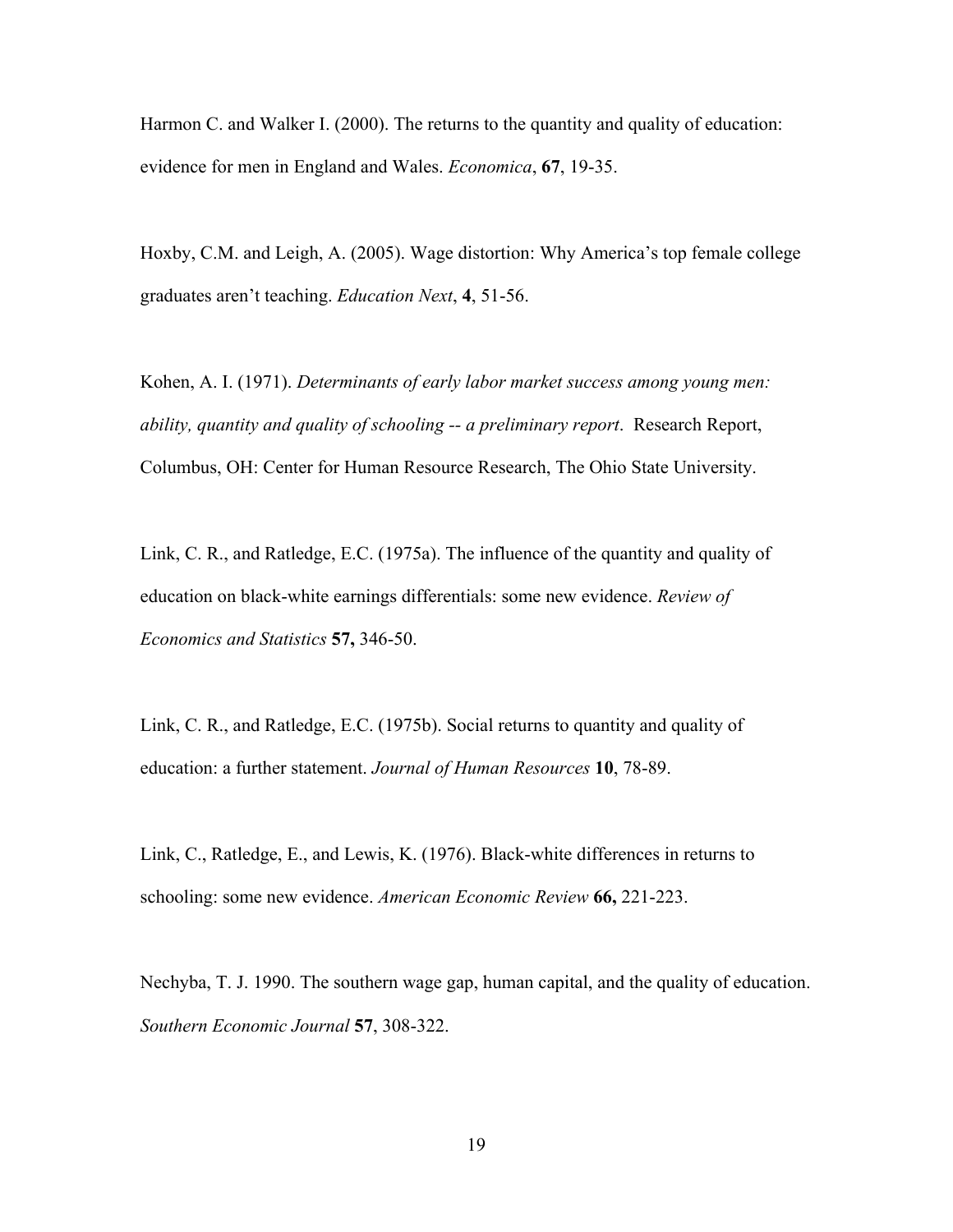Parnes, H. S., and Kohen, A.I. (1975). Occupational information and labor market status: the case of young men. *Journal of Human Resources* **10**, 44-55.

Ribich, T. I., and Murphy, J. L. (1975). The economic returns to increased educational spending. *Journal of Human Resources* **10**, 56-77.

Rizzuto, R. and Wachtel, P. (1980). Further evidence on the returns to school quality. *Journal of Human Resources* **15**, 240-254.

Tremblay, C. H. (1986). The impact of school and college expenditures on the wages of southern and non-southern workers. *Journal of Labor Research* **7**, 201-211.

Wachtel, P. (1976). The effect on earnings of school and college investment expenditures. *Review of Economics and Statistics* **58**, 326-331.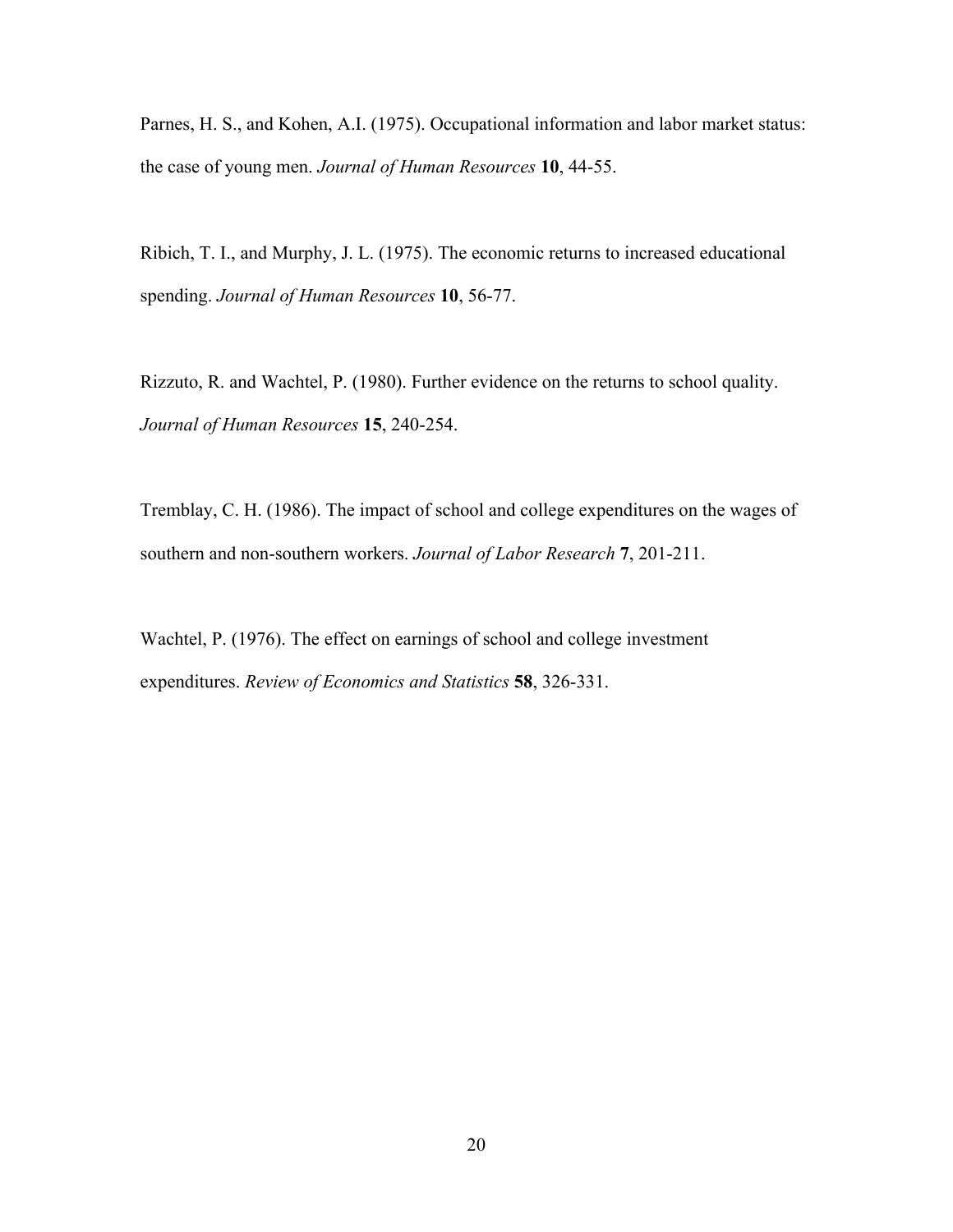# **Figure 1 Patterns of Statistical Significance across Years Students Were Enrolled in Grades 1 to 12, and across Level of Aggregation of School Characteristics in the Given Study**



The bars indicate the range of years in which adults in the given study would have attended grades 1 through 12. The shading indicates the percentage of estimates of the relation between school resources and earnings are significant. Dark bars ("Insignificant" indicates studies in which none to 32% of estimates were significant, "Mixed Significance" indicates that 33-65% of estimates were significant, and "Significant" indicates that 66-100% of estimates were significant.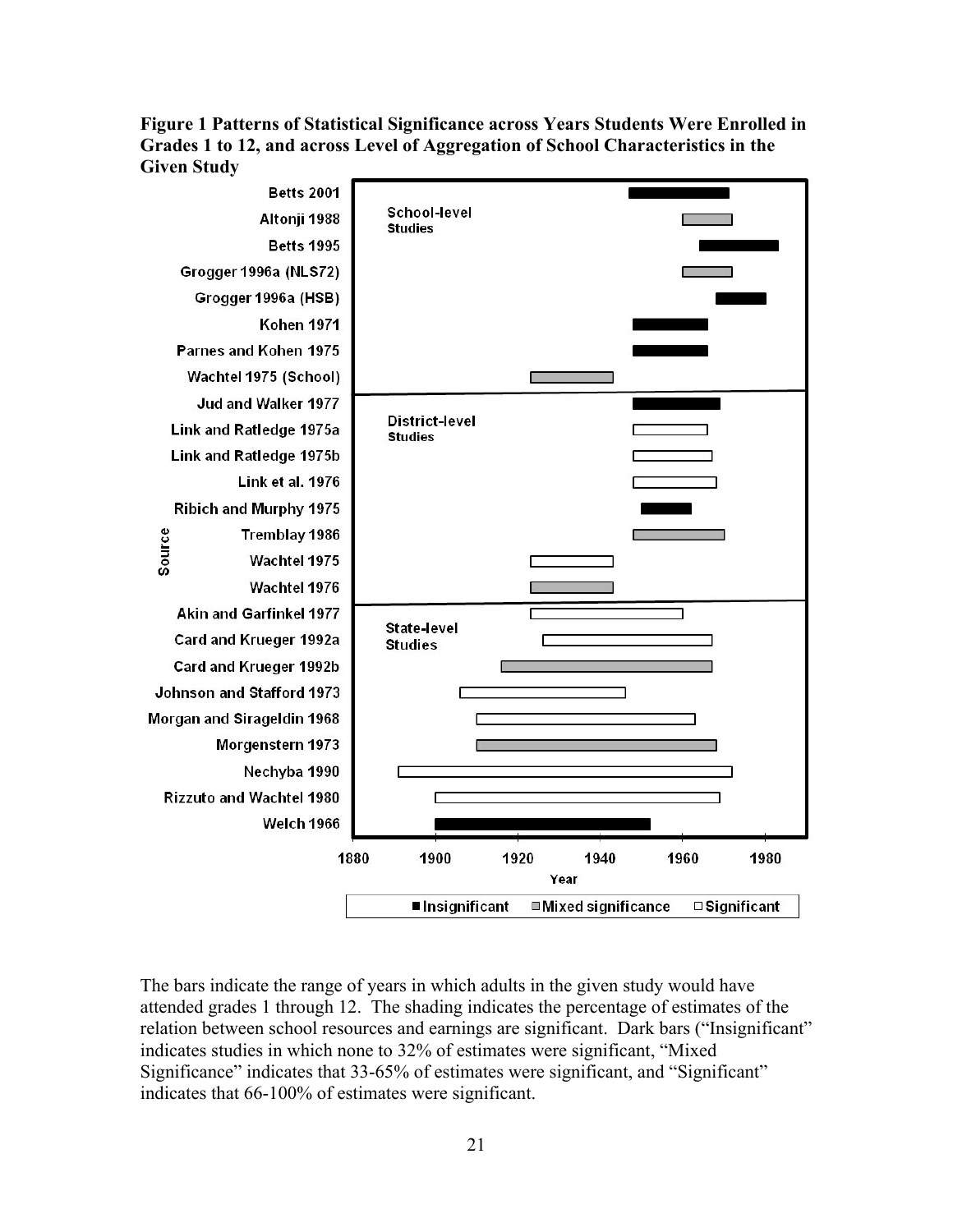**Figure 2 Net Percentage Return to Various Types of Educational Investments Plotted Against Discount Rate**



Note: Based on results in Betts (1996a).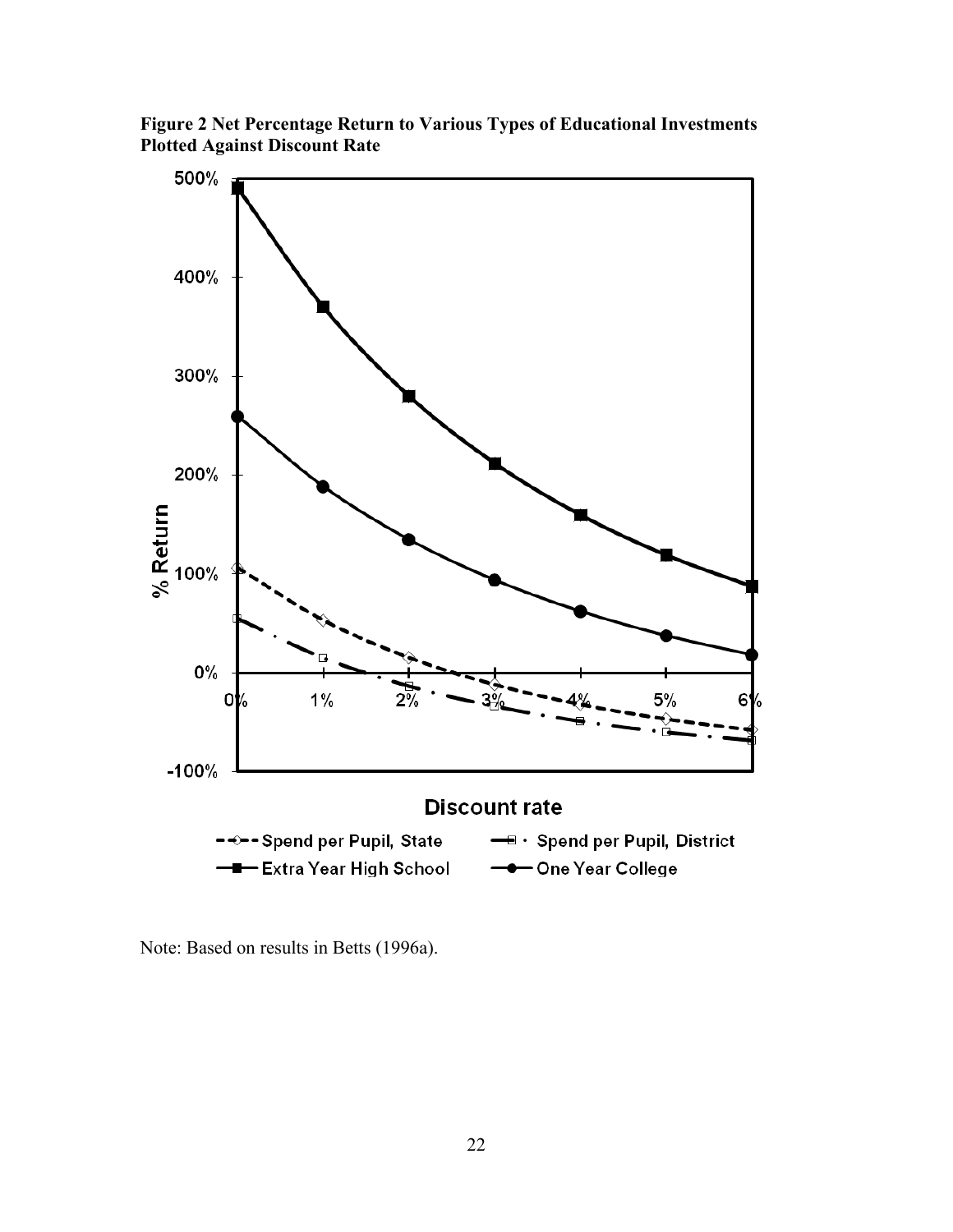**Figure 3 Comparison of Internal Rates of Return to Increased Spending per Pupil (from District and State-Level Studies) and Increased Time Spent Enrolled in High School or College**



Note: The real interest rate was calculated as the average yield on ten-year U.S. Treasury bonds minus inflation in the U.S. Consumer Price Index, averaged over 1962-2008. It averaged 2.64 percent over this period. Historical data on Treasury bond interest rates and the Consumer Price Index were downloaded from, respectively, http://www.federalreserve.gov/releases/h15/data/Annual/H15\_TCMNOM\_Y10.txt and ftp://ftp.bls.gov/pub/special.requests/cpi/cpiai.txt.